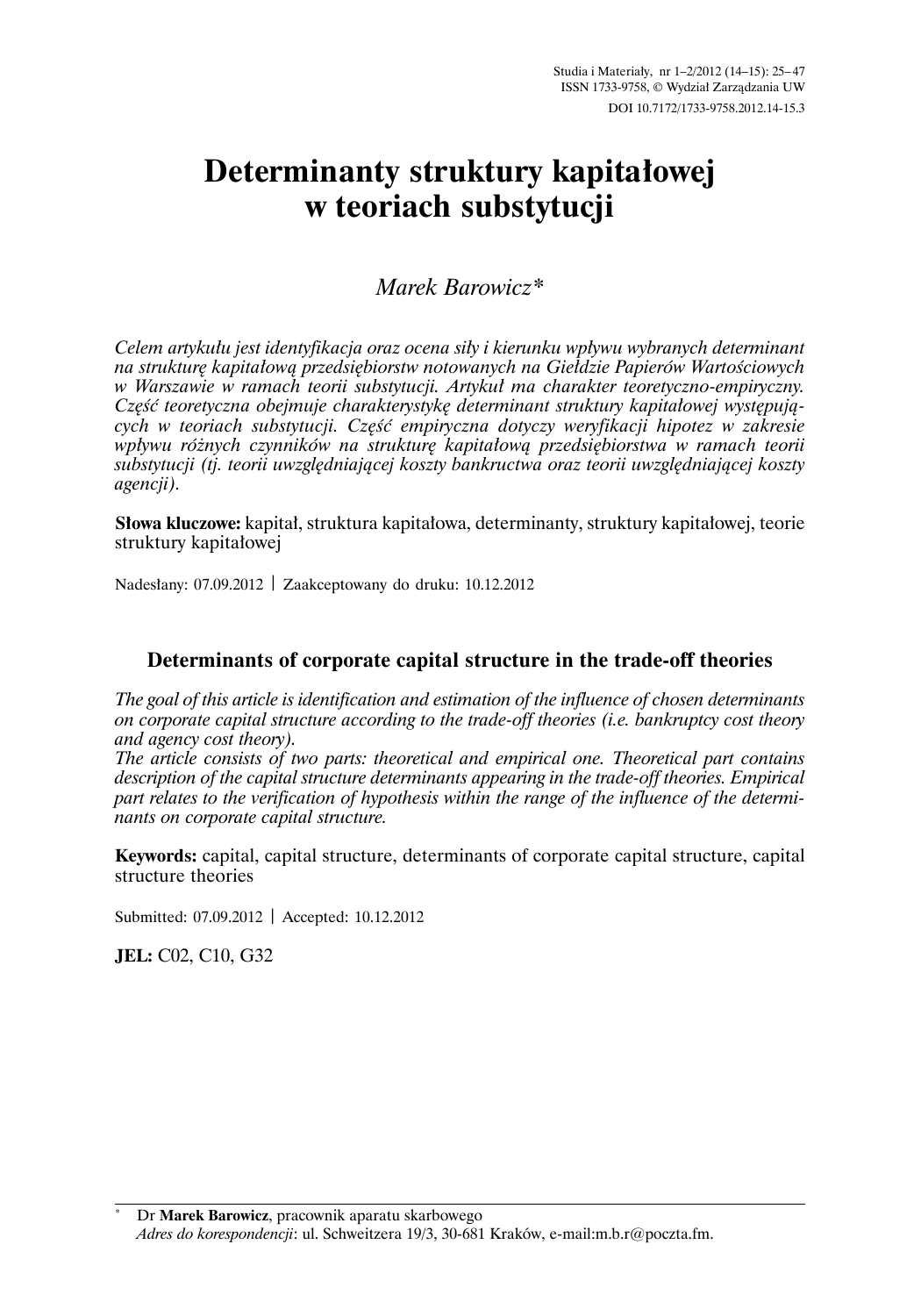## 1. Wprowadzenie

Przedsiębiorstwa daża do osiągniecia optymalnej, a więc najkorzystniejszej w danych warunkach, struktury kapitałowej. Od niej zależy bowiem efektywność szeregu decyzji operacyjnych i inwestycyjnych, które oddziałują na zyski przedsiębiorstwa.

Dobór źródeł finansowania przedsiebiorstwa, a tym samym jego rynkowa wartość, zdeterminowane są jednak różnymi czynnikami o charakterze ilościowym i jakościowym, a także mikro- i makroekonomicznym. Maksymalizacja wartości dla właścicieli stanowi konsekwencję pozyskania odpowiednich źródeł finansowania i nadania im formy właściwej w danych warunkach struktury kapitału.

Czynniki kształtujące strukturę kapitałową są w wysokim stopniu zróżnicowane co do swej istoty. Zróżnicowanie to wynika z trudności z identyfikacja determinant tej struktury, wieloaspektowością ich wpływu, pomiarem siły i kierunku wpływu na strukture kapitalowa. Ponadto czynniki te oddziałują w określonych warunkach prawno-ekonomicznych. Dodatkowa trudność wynika ze wzajemnego oddziaływania między sobą różnych czynników ilościowo-jakościowych oraz właściwego doboru formuł szacowania ich wpływu na strukturę kapitałową, uwzględniającego cechy tych czynników, niekiedy całkowicie od siebie odmienne. W przypadku uwzględniania więcej niż dwóch czynników może bowiem zaistnieć tzw. efekt interakcji, polegający na zmianie wartości danego czynnika w zależności od zmiany innych determinant.

Instrumentem pomocnym w poznaniu i właściwym szacowaniu determinant są teorie struktury kapitału. Ich implementacja w praktyce gospodarczej często stwarza jednak konieczność dokonywania korekt uwzględniających warunki gospodarki polskiej, zapewniających porównywalność mierników i procedur obliczeniowych.

Celem niniejszego artykułu jest przedstawienie oraz ocena oddziaływania różnych czynników na strukturę kapitałową w ramach teorii substytucji.

### 2. Charakterystyka kosztów **bankructwa**

Korzystanie przez przedsiębiorstwo z kapitałów obcych implikuje zarówno korzyści w formie odsetkowych tarcz podatkowych, jak i koszty pod postacia kosztów bankructwa oraz kosztów agencji.

Koszty bankructwa powstają, gdy przedsiębiorstwo nie jest w stanie regulować swoich zobowiązań wobec wierzycieli (Haugen i Senbet, 1978, s. 384). Związane są one z powstaniem dodatkowych wydatków w spółce, powodujących wzrost średniego kosztu kapitału i spadek rynkowych cen jej akcji (Jerzemowska, 1999, s. 100). Koszty bankructwa można podzielić na bezpośrednie i pośrednie (Ross, Westerfield i Jordan 1993, s. 534–535).

Do bezpośrednich kosztów bankructwa zalicza się prawne, księgowe i administracyjne opłaty bezpośrednio związane z bankructwem (Haugen i Senbet 1978, s. 385). Bezpośrednie koszty bankructwa są sygnatem dla przedsiębiorstwa do wstrzymania się od finansowania długiem. Według Warnera (1977, s. 337) relacja bezpośrednich kosztów bankructwa do rynkowej wartości przedsiębiorstwa ulega redukcji wraz ze wzrostem tej wartości.

Pośrednie koszty bankructwa stanowią koszty unikania zagrożenia bankructwem wskutek wystąpienia trudności finansowych w przedsiębiorstwie (pogorszenia wyników działalności, niewypłacalności). Do pośrednich kosztów bankructwa zalicza się koszty umów wynikających ze zmienności polityki inwestycyjnej przedsiębiorstwa i decyzji w zakresie alokacji jego zasobów (Jerzemowska, 1999, s. 101). Pośrednie koszty bankructwa wynikają ze zmniejszenia popytu na produkty przedsiębiorstwa z uwagi na obawy klientów związane z ich serwisem, wzrostu kosztów dostaw z uwagi na pogorszenie stosunków między przedsiębiorstwem a dostawcami, ucieczki kluczowych pracowników do innych przedsiębiorstw (Haugen i Senbet 1988, s. 31). Bezpośrednie i pośrednie koszty bankructwa zaliczane są do kosztów trudności finansowych pojawiających się, gdy przedsiębiorstwo nie dokonuje płatności w terminie.

Według Kima (1978, s. 47–48) wyróżnia się następujące skutki wystąpienia kosztów bankructwa:

- w zależności od tego, czy bankructwo przybierze postać likwidacji, czy reorganizacji, pojawia się sprzedaż aktywów jednostki poniżej ich rynkowej wartości lub koszty pośrednie bankructwa,
- pojawiają się koszty administracyjne ponoszone na rzecz podmiotów związanych z przedsiębiorstwem i stron trze-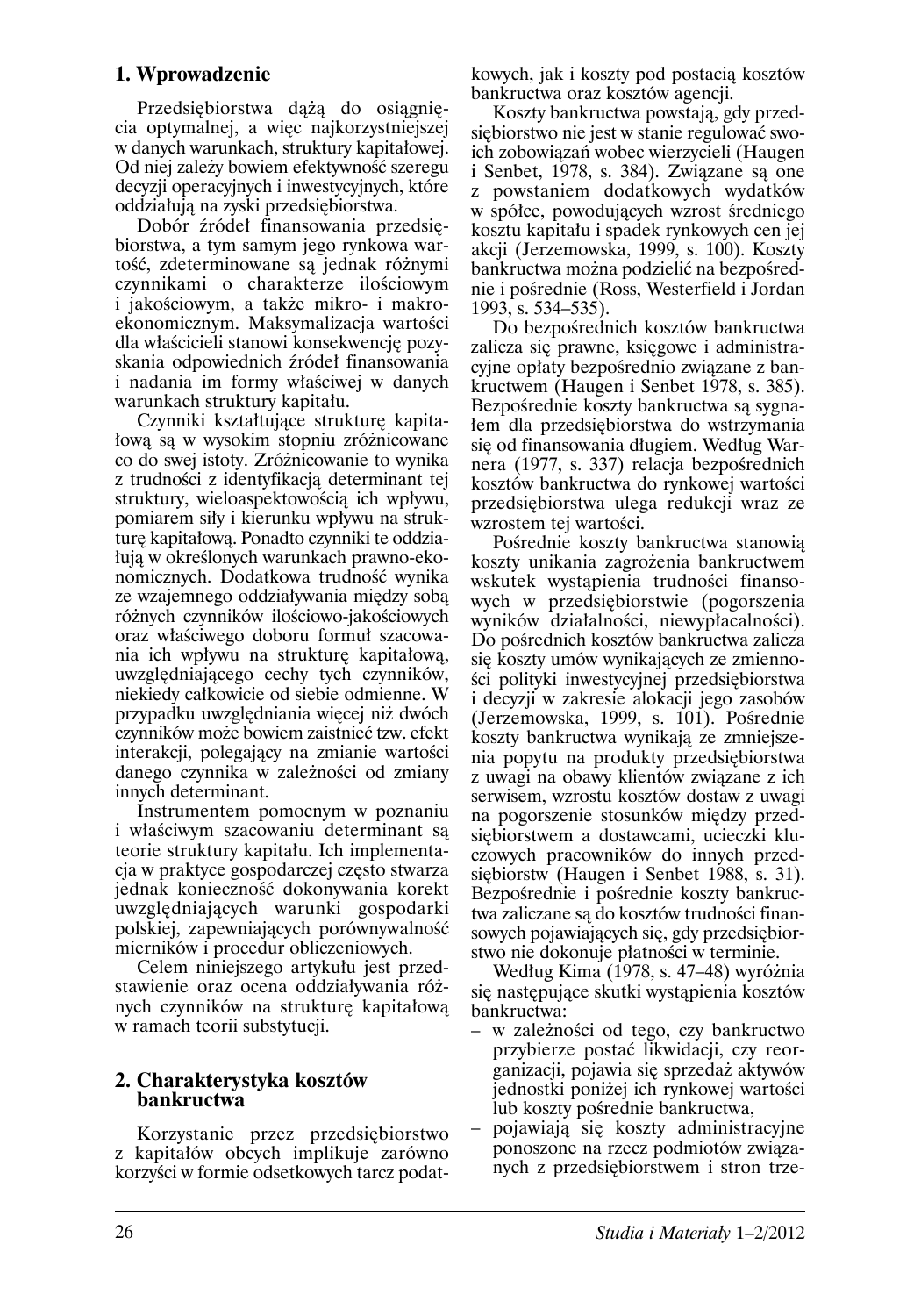cich (prawników, członków zarzadu, księgowych, prowadzących licytację, sedziów, rzeczoznawców),

pojawia się utrata tarcz i ulg podatkowych w związku z brakiem kontynuacji działalności.

Nadmierne zadłużenie stanowi zagrożenie dla przedsiębiorstwa w postaci bankructwa (Stiglitz, 1988, s. 124). Koszty bankructwa wpływają na wzrost średniego kosztu kapitału oraz obniżenie rynkowej wartości cen akcji spółki. Koszty bankructwa odzwierciedlają niedoskonałości rynku kapitałowego (Kraus i Litzenberger, 1973,  $s. 911$ ).

Według teorii bankructwa przedsiębiorstwo nie powinno stosować nadmiernej dźwigni finansowej. Ryzyko finansowe związane z nadmierną dźwignią podwyższa koszt kapitału przedsiębiorstwa. Wysoki stopień dźwigni finansowej zwiększa prawdopodobieństwo wystąpienia bankructwa. Jeżeli poziom dźwigni jest niski, wzrost zadłużenia nie wpływa znaczaco na wzrost prawdopodobieństwa bankructwa. Jeżeli natomiast udział długu w strukturze kapitałowej jest znaczny, każdorazowy wzrost dźwigni finansowej ma dużo większy wpływ na koszt kapitału. Stopa oprocentowania długu będzie wzrastać powoli w przypadku niskiego zadłużenia. Jeżeli jednak strukturę kapitałową zacznie cechować wyższe ryzyko finansowe, stopa procentowa zacznie szybko wzrastać (Baxter, 1967, s. 402).

W literaturze przedmiotu w zakresie kosztów trudności finansowych (kosztów bankructwa) można spotkać się z poglądem (Myers 1984, s. 580–581), że przedsiębiorstwa charakteryzujące się wysokim ryzykiem finansowym powinny ograniczać zadłużenie. Przedsiębiorstwa o niskim ryzyku finansowym powinny natomiast zwiększać zadłużenie do momentu, gdy oczekiwane koszty bankructwa skompensują korzyści podatkowe wynikające z zaciągania długu.

Koszty bankructwa są wyższe w przedsiębiorstwach mających duży udział w swych aktywach wartości niematerialnych i prawnych. Przedsiębiorstwa ustabilizowane na rynku, posiadające większy udział rzeczowych aktywów trwałych, a dzięki temu o niższych kosztach bankructwa, mogą zaciągać więcej długów w stosunku do podmiotów o wysokim poziomie kosztów badań i rozwoju. Według Oplera i Titmana (1994, s. 1015) przedsiębiorstwa korzystajace w dużym stopniu z kapitału obcego w celu finansowania badań i rozwoju szczególnie narażone sa na koszty bankructwa w okresach niekorzystnej koniunktury gospodarczej. Znaczenie kosztów bankructwa maleje w przypadku przedsiębiorstw będących w fazie dojrzałości. Przekłada się to na wyższy poziom zadłużenia w przypadku dużych podmiotów (Frielinghaus, Mostert i Firer 2005, s. 12).

Na wystąpienie bankructwa duży wpływ wywierają inwestycje. Oddziałują one na wzrost wartości aktywów, przez wielkość generowanych przez przedsiebiorstwo zysków w warunkach dobrej koniunktury gospodarczej. Inwestycje mogą prowadzić również do obniżenia wartości aktywów w ich funkcji zabezpieczającej w warunkach niekorzystnej koniunktury, gdy pożyczkobiorca ma trudności z regulowaniem swoich zobowiązań (Titman, Tompaidis i Tsyplakov 2004, s. 166). Według Maksimovica i Zechnera (1991, s. 1619) ryzyko związane z realizowanym projektem inwestycyjnym jest wewnętrznie determinowane przez decyzje inwestycyjne podejmowane przez wszystkie przedsiębiorstwa w danej branży.

## 3. Charakterystyka kosztów agencji

W znacznej części literatury poświęconej strukturze kapitałowej doszukuje się jej determinant w różnicy interesów między różnymi grupami wywierającymi wpływ na dysponowanie aktywami przedsiębiorstwa, a zwłaszcza w kosztach wynikających z różnicy tych interesów, określanych mianem kosztów agencji (Mehran, 1992, s. 555; Gajdka, 2002, s. 188).

Koszty agencji związane są z kosztami sporządzania, egzekwowania i kontroli umów między poszczególnymi grupami interesów w przedsiębiorstwie (akcjonariuszami, kierownictwem, pracownikami, wierzycielami, dostawcami, klientami). Koszty agencji można również określić jako dodatkowe koszty ponoszone wskutek powstania sytuacji konfliktowych między grupami zainteresowanymi funkcjonowaniem spółki (Jerzemowska, 1999, s. 110). Konflikt interesów występuje najczęściej między akcjonariuszami a kierownictwem przedsiębiorstwa oraz między akcjonariuszami (kierownictwem) a wierzycielami przedsiębiorstwa (Harris i Raviv 1991, s. 300–301).

Źródłem konfliktów między akcjonariuszami a kierownictwem jest oddzielenie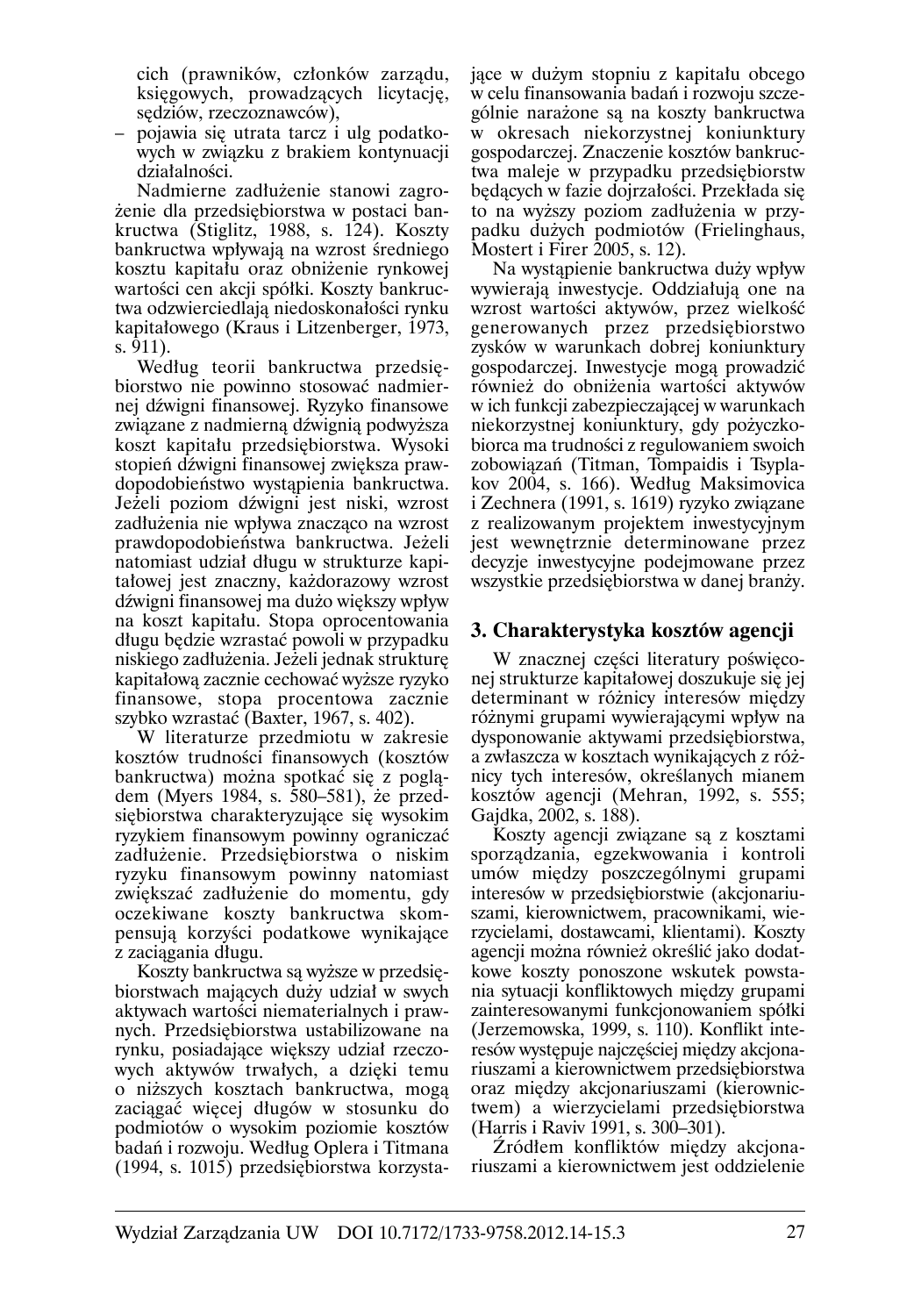własności od kontroli nad przedsiebiorstwem (Harvey, Lins i Roper 2004, s. 4). Kierownictwo dąży do wzrostu poziomu konsumpcji dzięki wyższym wynagrodzeniom, realizacji inwestycji o niższym ryzyku, a przez to niższej dźwigni finansowej (w celu ograniczenia prawdopodobieństwa wystąpienia bankructwa podmiotu) oraz stabilizacji zatrudnienia. Celem akcionariuszy są natomiast wyższe zyski, nawet kosztem wyższego ryzyka.

Konflikt interesów na płaszczyźnie kierownictwo (kluczowi pracownicy)–akcjonariusze redukuje się przez osiągniecie właściwej kombinacji długu i kapitału własnego oraz zmiany w umowach głównie w zakresie wynagrodzenia (Chang, 1992, s. 1155). Aby związać kierownictwo z przedsiębiorstwem (*i* z interesem akcjonariuszy), stosuje się wynagrodzenie uzależnione od wyników osiąganych przez spółkę lub proponuje się menedżerom nabycie akcji spółki. Według Mehrana (1992, s. 539) tego typu konflikty niwelowane sa przez zawieranie umów kompensacyjnych, inwestowanie przez kierownictwo w akcje spółki oraz kontrolę działań kierownictwa przez akcjonariuszy lub zarząd przedsiębiorstwa.

Według Agrawala i Knoebera (1996, s. 377) do mechanizmów kontroli kosztów agencji powstających między kierownictwem a akcjonariuszami przedsiębiorstwa zalicza się:

- posiadanie akcji przez menedżerów przedsiębiorstwa,
- posiadanie akcji przez instytucje,
- posiadanie udziałów przez właścicieli pakietów akcji,
- zatrudnianie menedżerów zewnętrznych do kierowania przedsiębiorstwem,
- politykę zadłużeniową przedsiębiorstwa,
- kontrolę przedsiębiorstwa. Według Ang, Cole i Lina (2000, s. 81) koszty agencji:
- cechuje odwrotna zależność w stosunku do udziału kierownictwa w kapitale własnym przedsiębiorstwa,
- są wyższe w przypadku, gdy przedsiębiorstwem zarządzają menedżerowie zewnętrzni,
- wzrastają wraz ze wzrostem liczby akcjonariuszy nienależących do kierownictwa spółki,
- ulegają redukcji wraz ze wzrostem kontroli przedsiębiorstwa przez banki.

W kontekście kosztów agencji menedżerowie wykorzystują kapitał własny do sfinansowania projektów inwestycyjnych. jeżeli jest to zgodne z interesem inwestorów. W przeciwnym razie korzystają z długu (Dittmar i Thakor 2007, s. 1).

Kierownictwo może także dażyć do powiększenia rozmiarów przedsiębiorstwa ze szkoda dla akcionariuszy, których celem jest maksymalizacja rynkowej wartości posiadanych akcji. W celu ograniczenia ekspansjonistycznych działań kierownictwa akcjonariusze godzą się na wzrost stopy wypłat dywidend oraz wzrost wykorzystania kapitałów obcych. Chociaż wykorzystanie długu wpływa z jednej strony na kontrole kosztów agencji wynikających z konfliktów miedzy akcionariuszami a kierownictwem, to z drugiej strony przyczynia się do powstania konfliktów między kierownictwem a wierzycielami. Przedsiębiorstwa finansujące się w dużym stopniu kapitałem obcym mogą nie być w stanie wykorzystać opłacalnych okazji inwestycyjnych wskutek konieczności przeznaczenia środków na obsługę istniejącego zadłużenia (por. Booth, Aivazian, Demirguc-Kunt i Maksimovic, 2001, s. 100).

Koszty agencyjne mogą powstać wskutek podejmowania przez kierownictwo działań korzystnych dla akcjonariuszy, ale sprzecznych z interesem wierzycieli. Aby się zabezpieczyć, wierzyciele zawierają umowy z klauzulami ograniczającymi zdolności operacyjne i inwestycyjne przedsiębiorstwa. Mogą one dotyczyć zakazu zaciągania dodatkowego długu, wielkości wypłat dywidend, dysponowania aktywami spółki czy podejmowania inwestycji obarczonych określonym ryzykiem. Czynnikami redukującymi koszty agencji są w tym przypadku: emisja kapitału zamiennego oraz zabezpieczenie długu na majątku przedsiębiorstwa.

Koszty agencji są wyższe w przypadku przedsiębiorstw rozwijających się, które charakteryzuje większa elastyczność w doborze potencjalnych inwestycji. W ich przypadku obserwuje się (Bhaduri, 2002, s. 660) negatywną relację między długoterminowym kapitałem obcym a przyszłym wzrostem przedsiębiorstwa. Aby złagodzić ten problem, przedsiębiorstwa korzystają z długu krótkoterminowego. Koszty agencji związane z długiem są wyższe w krajach, w których ochrona prawna kredytodawców jest słabsza (Bancel i Mittoo, 2004, s. 128).

Według Lelanda (1998, s. 1213) wzrost kosztów agencji ogranicza poziom zadłużenia i terminy zapadalności długu oraz wpływa na wzrost zysków w przedsiębiorstwie. Zdaniem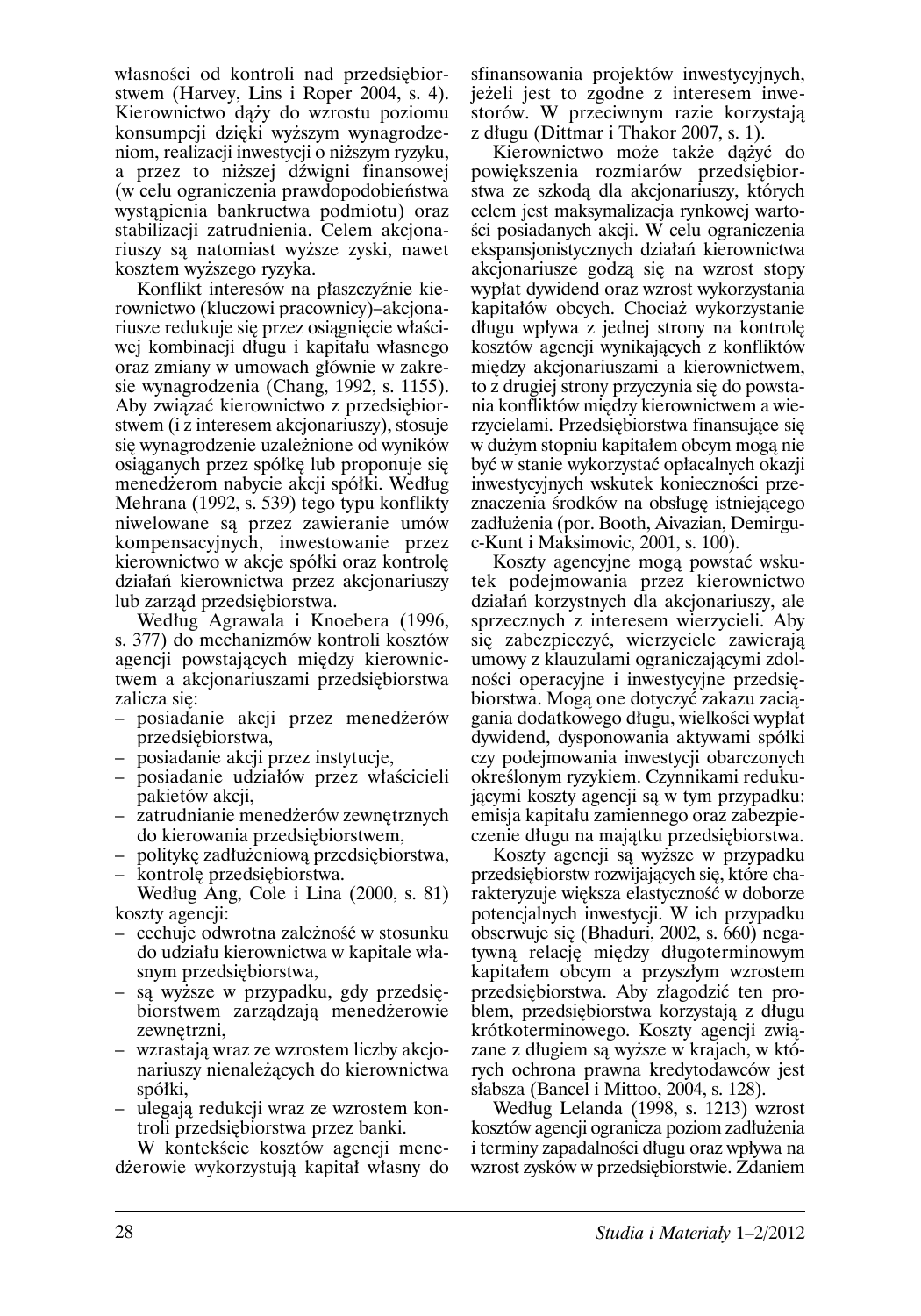Datty, Iskander-Datty i Ramana (2005, s. 2333) istnieje odwrotna zależność miedzy wielkościa akcji bedacych w posiadaniu kierownictwa przedsiębiorstwa a terminem płatności długu. Poziom zadłużenia spada wraz ze wzrostem udziału kierownictwa w kapitale własnym przedsiębiorstwa. Wiąże się to z ryzykiem finansowym wynikającym z braku możliwości dywersyfikacji przez kierownictwo przedsiębiorstwa portfela dłużnych papierów wartościowych (Friend i Lang, 1988, s. 271). Zadłużenie wzrasta natomiast wraz ze wzrostem reputacji kierownictwa (Harris i Raviv, 1991, s. 328).

Menedżerowie mający wyższy udział w kapitale własnym przedsiębiorstwa preferują dług krótkoterminowy, co wiąże się z częstszymi kontrolami ze strony wierzycieli. Menedżerowie o niższym udziale w kapitale własnym przedsiębiorstwa wybierają natomiast dług długoterminowy (Datta, Iskander-Datta i Raman, 2005, s. 2348-2349). Menedżerowie wybierają niższy poziom zadłużenia w relacji do wielkości optymalnej z uwagi na (Berger, Ofek, Yermack, 1997, s. 1411; Fosberg, 2004, s. 31–32):

- redukcję ryzyka, przekładającego się na zachowanie przez nich prestiżu i utrzymanie zatrudnienia w przedsiębiorstwie, którym zarządzają,
- niechęć do działania pod presją, związaną z zobowiązaniami finansowymi.

Kierownictwo przedsiębiorstwa preferuje niższy poziom zadłużenia dla zmniejszenia prawdopodobieństwa bankructwa (Gajdka 2002, s. 194). Konflikt między akcjonariuszami a kierownictwem przejawia się w sposobie redystrybucji wypracowanych przez przedsiębiorstwo zysków. Kierownictwo preferuje reinwestycję zysków nad wypłacanie ich w formie dywidendy akcjonariuszom. Wzrost udziału długu w finansowaniu przedsiębiorstwa redukuje ten konflikt (Harris i Raviv, 1990, s. 321). Pojawienie się kapitału obcego powoduje zmniejszenie wolnej gotówki, którą może dysponować zarząd, a wobec konieczności jej przeznaczenia na obsługę długu, ma on mniejsze możliwości podejmowania decyzji niekorzystnych dla właścicieli (Harris i Raviv, 1991, s. 300; Booth, Aivazian, Demirguc-Kunt i Maksimovic, 2001, s. 100).

Jeżeli zadłużenie powoduje spadek kosztów agencji między właścicielami a kierownictwem, zaś akcjonariusze są w stanie lepiej kontrolować zarząd, oczekuje się, że wyższemu ich udziałowi w kapitale własnym towarzyszy niższy udział długu (Gaidka, 2002, s. 201). Wyniki tego typu rozważań nie są jednak jednoznaczne. Według Agrawala i Nagarajana (1990, s. 1325) wyższy udział kierownictwa w kapitale własnym prowadzi do spadku zadłużenia. Innego zdania jest Mehran (1992, s. 539), który stwierdził dodatnią relację między udziatem kierownictwa w kapitale własnym a wielkością kapitału obcego.

Przyjmując, że strony zawartej umowy dążą do maksymalizacji swoich korzyści, zarząd przedsiębiorstwa nie zawsze działa w interesie jego właścicieli. Uwzgledniając zachowanie kierownictwa, oparte na działaniu sprzecznym z interesem właścicieli przedsiębiorstwa, kapitałodawcy podejmują próby takiego kształtowania struktury kapitałowej, która z jednej strony wyeliminuje negatywne bodźce determinujące zachowanie zarządu, z drugiej zaś wpłynie na prawidłową wycenę emitowanych papierów wartościowych (Heinkel 1982, s. 1141).

Koszty agencji wynikające z konfliktu miedzy akcionariuszami a kierownictwem oraz między kierownictwem (akcjonariuszami) a wierzycielami przedsiębiorstwa ulegają zmianom wraz ze wzrostem udziału zadłużenia. Finansowanie kapitałem obcym przyczynia się z jednej strony do redukcji kosztów agencji wynikających z konfliktu między akcjonariuszami, a kierownictwem, z drugiej zaś powoduje ich wzrost w wyniku konfliktu miedzy kierownictwem a wierzycielami przedsiębiorstwa (Gajdka 2002, s. 223). Ten drugi konflikt może jednak ulec redukcji w przypadku wzrostu udziału rzeczowych aktywów trwałych, stanowiących zabezpieczenie spłaty długu.

Wpływ kosztów agencji w kontekście determinant struktury kapitałowej jest uwzględniany kompleksowo jako łączny efekt oddziaływania tarczy podatkowej, kosztów bankructwa oraz kosztów agencji (Miao, 2005, s. 2621). Optymalna struktura kapitałowa odzwierciedla te trzy czynniki (Leland i Toft, 1996, s. 987; Leland, 1998, s. 1213). Wraz ze wzrostem zadłużenia wzrasta rynkowa wartość akcji przedsiębiorstwa o wielkość tarczy podatkowej. Wartość ta ulega zmniejszeniu o wielkość kosztów bankructwa oraz kosztów agencji.

#### Metodologia badania

W ramach teorii substytucji poddano analizie hipotezy w teorii uwzględniającej koszty bankructwa oraz agencji.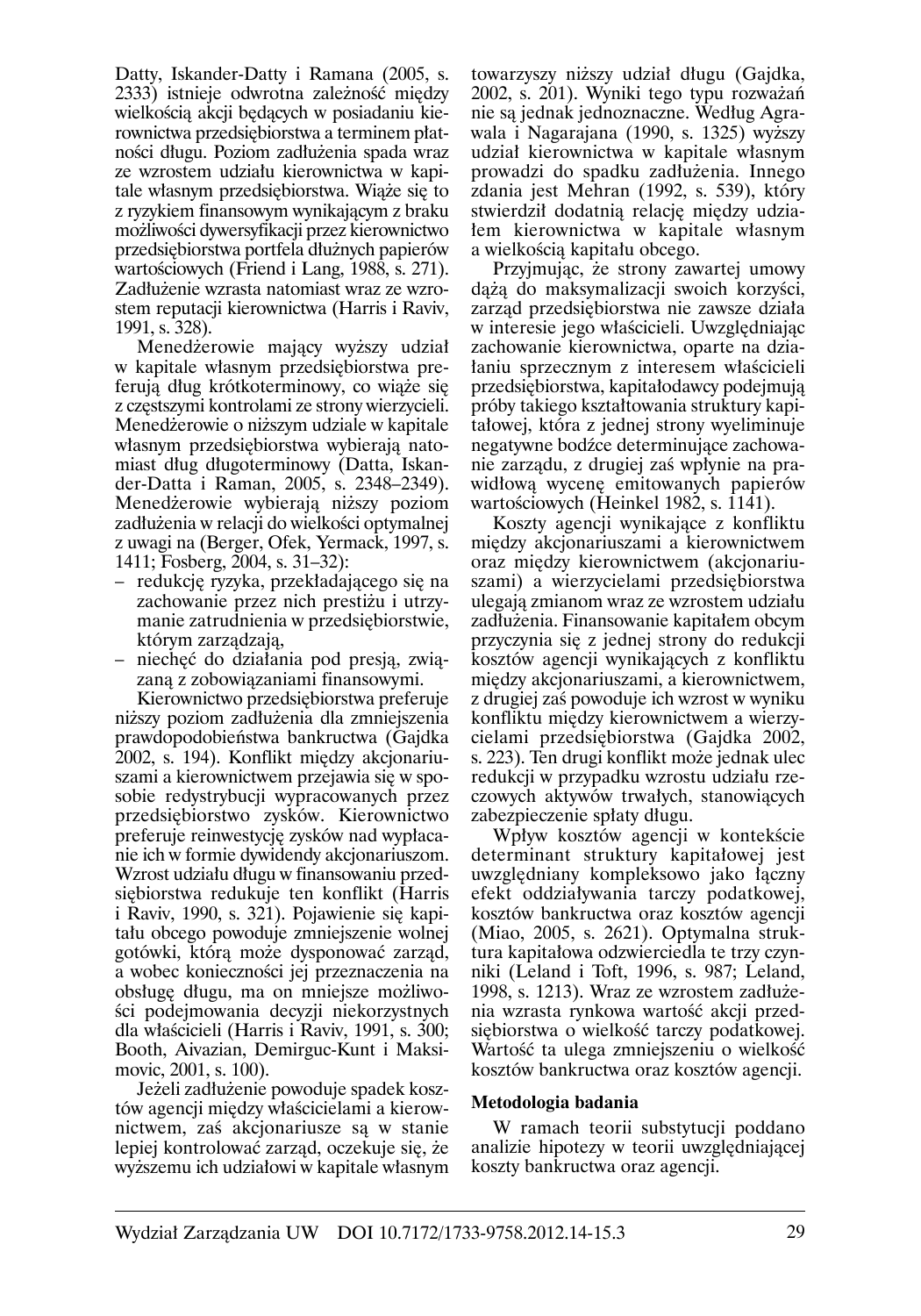| Ceny akcji na ostatniej w 2006 r. sesji giełdowej<br><b>Badanie</b><br>koszt $KW\times \frac{1}{K{w_{\rm{want}}}}$ ,<br>$\frac{1}{K{Q_{\rm{wart, ks}}}}$ /<br>krótkoterminowy KO wart. księg.<br>$KW_{\rm{wart.rynk.}}$<br> |  |                                                                                                                                              |
|-----------------------------------------------------------------------------------------------------------------------------------------------------------------------------------------------------------------------------|--|----------------------------------------------------------------------------------------------------------------------------------------------|
|                                                                                                                                                                                                                             |  |                                                                                                                                              |
|                                                                                                                                                                                                                             |  | $+(kostKO\times(1-0,19)\times$                                                                                                               |
|                                                                                                                                                                                                                             |  | zysk netto wygenerowany w okresie " $(t-1)$ "<br>dywidendy wypłacone w okresie " $t$ " z zysku<br>netto wygenerowanego w okresie " $(t-1)$ " |
|                                                                                                                                                                                                                             |  |                                                                                                                                              |
|                                                                                                                                                                                                                             |  |                                                                                                                                              |
| (Akhtar, 2005, s. 324-325)                                                                                                                                                                                                  |  |                                                                                                                                              |

Tabela 1. Wskaźniki opisujące determinanty struktury kapitałowej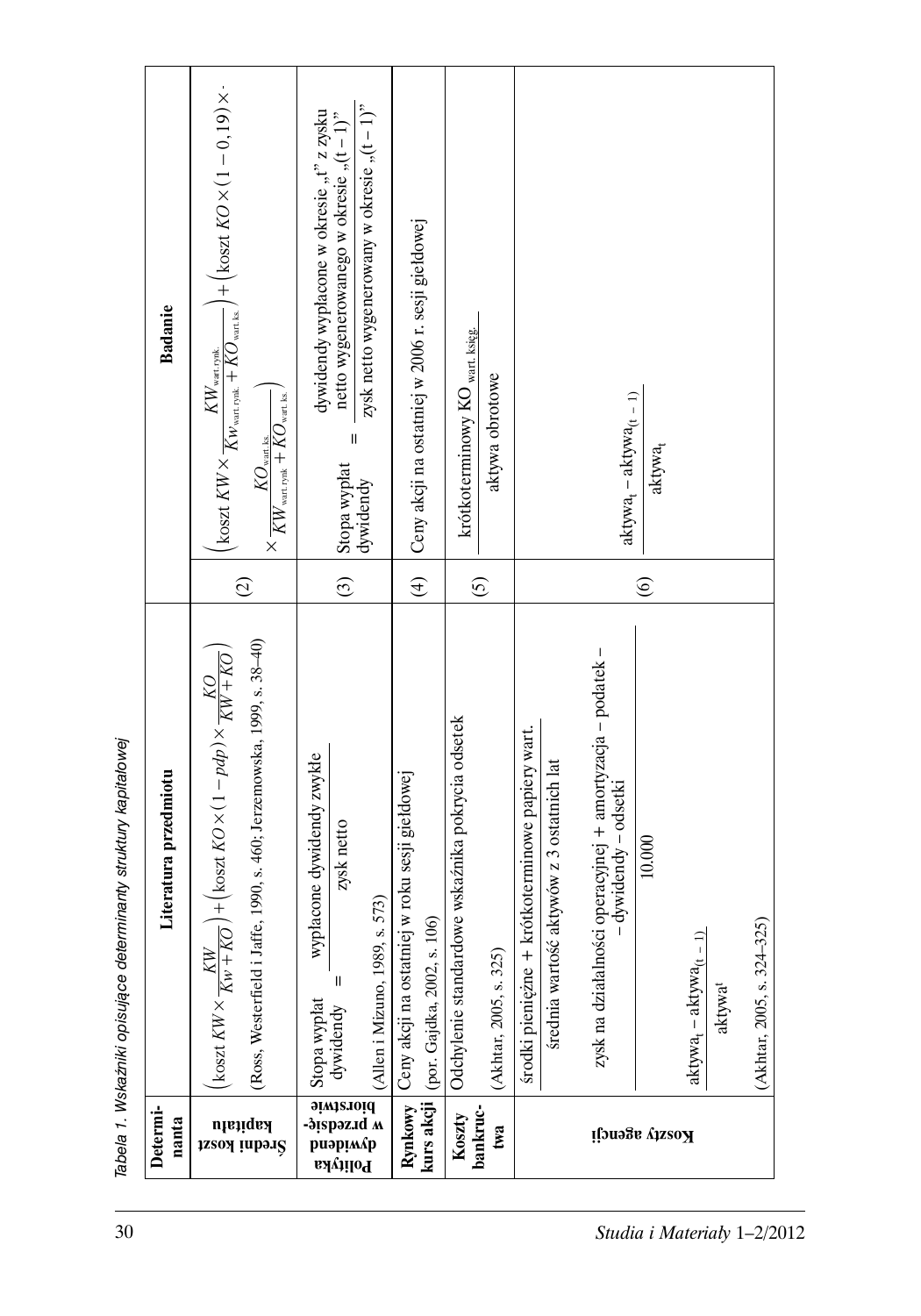| In  wynik z działalności operacyjnej spółki - średnia arytmetyczna<br>z próby                                                                                                                                                         | In aktywa                                                                                                                                                                                                                                                                                                                                                                                             | wynik finansowy netto<br>aktywa<br>$ROA =$                                                                                                                                                                                                                                                                                                                                                                                                                                                                                                                                                                                                                                                                                                                                                                                                                                                                                                |
|---------------------------------------------------------------------------------------------------------------------------------------------------------------------------------------------------------------------------------------|-------------------------------------------------------------------------------------------------------------------------------------------------------------------------------------------------------------------------------------------------------------------------------------------------------------------------------------------------------------------------------------------------------|-------------------------------------------------------------------------------------------------------------------------------------------------------------------------------------------------------------------------------------------------------------------------------------------------------------------------------------------------------------------------------------------------------------------------------------------------------------------------------------------------------------------------------------------------------------------------------------------------------------------------------------------------------------------------------------------------------------------------------------------------------------------------------------------------------------------------------------------------------------------------------------------------------------------------------------------|
| $\circ$                                                                                                                                                                                                                               | $\circledS$                                                                                                                                                                                                                                                                                                                                                                                           | $\widehat{\mathcal{O}}$                                                                                                                                                                                                                                                                                                                                                                                                                                                                                                                                                                                                                                                                                                                                                                                                                                                                                                                   |
| ości rentowności<br>Odchylenie standardowe ROA<br>s. 132)<br>beta<br>Współczynnik zmienn<br>(Cassar i Holmes, 2003<br>Współczynnik ryzyka<br>(Panno, 2003, s. 104)<br>(Wald, 1999, s. 170)<br>przedsiębiorstwa<br>Ryzyko działalności | (Bhaduri, 2002, s. 660; Cassar i Holmes, 2003, s. 132; Colombo, 2001, s. 1696;<br>tman. 2001, s. 7; Ozkan, 2001, s. 180; Panno, 2003,<br>1995, s. 1451; Titman i Wessels 1988, s. 6)<br>(Voulgaris, Asteriou i Agiomirgianakis, 2004, s. 252)<br>log sprzedaż; ln sprzedaż<br>log aktywa; ln aktywa;<br>Hovakimian, Opler i Ti<br>s. 104; Rajan i Zingelas,<br>Aktywa<br>przedsiębiorstwa<br>950Al9iW | s. 573; Bhaduri, 2002, s. 660; Panno, 2003, s. 104;<br>s. 573; Bhaduri, 2002, s. 660; Cassar i Holmes,<br>2001, s. 1691; Ozkan, 2001, s. 181; Panno, 2003, s.<br>995, s. 1452; Titman, Wessels, 1988, s. 6; Voulgaris,<br>s. 1452; Titman i Wessels, 1988, s. 6; Voulgaris,<br>(Panno, 2003, s. 104; Voulgaris, Asteriou i Agiomirgianakis, 2004, s. 252)<br>(Panno, 2003, s. 104; Voulgaris, Asteriou i Agiomirgianakis, 2004, s. 252)<br>akis, 2004, s. 252; Wald, 1999, s. 172)<br>akis, 2004, s. 252; Wald, 1999, s. 172)<br>z 3 ostatnich lat<br>Zysk netto/zysk bruto<br>104; Rajan i Zingelas, 1<br>Asteriou i Agiomirgian:<br>Asteriou i Agiomirgian<br>(Allen i Mizuno, 1989)<br>2003, s. 132; Colombo,<br>Średnia wartość ROS<br>Rajan i Zingelas 1995,<br>(Allen i Mizuno, 1989,<br>(Akhtar, 2005, s. 326)<br><b>ROE</b><br><b>ROA</b><br><b>ROS</b><br>(remtowność przedsiębiorstwa)<br>Mierniki ekonomiczne przedsiębiorstwa |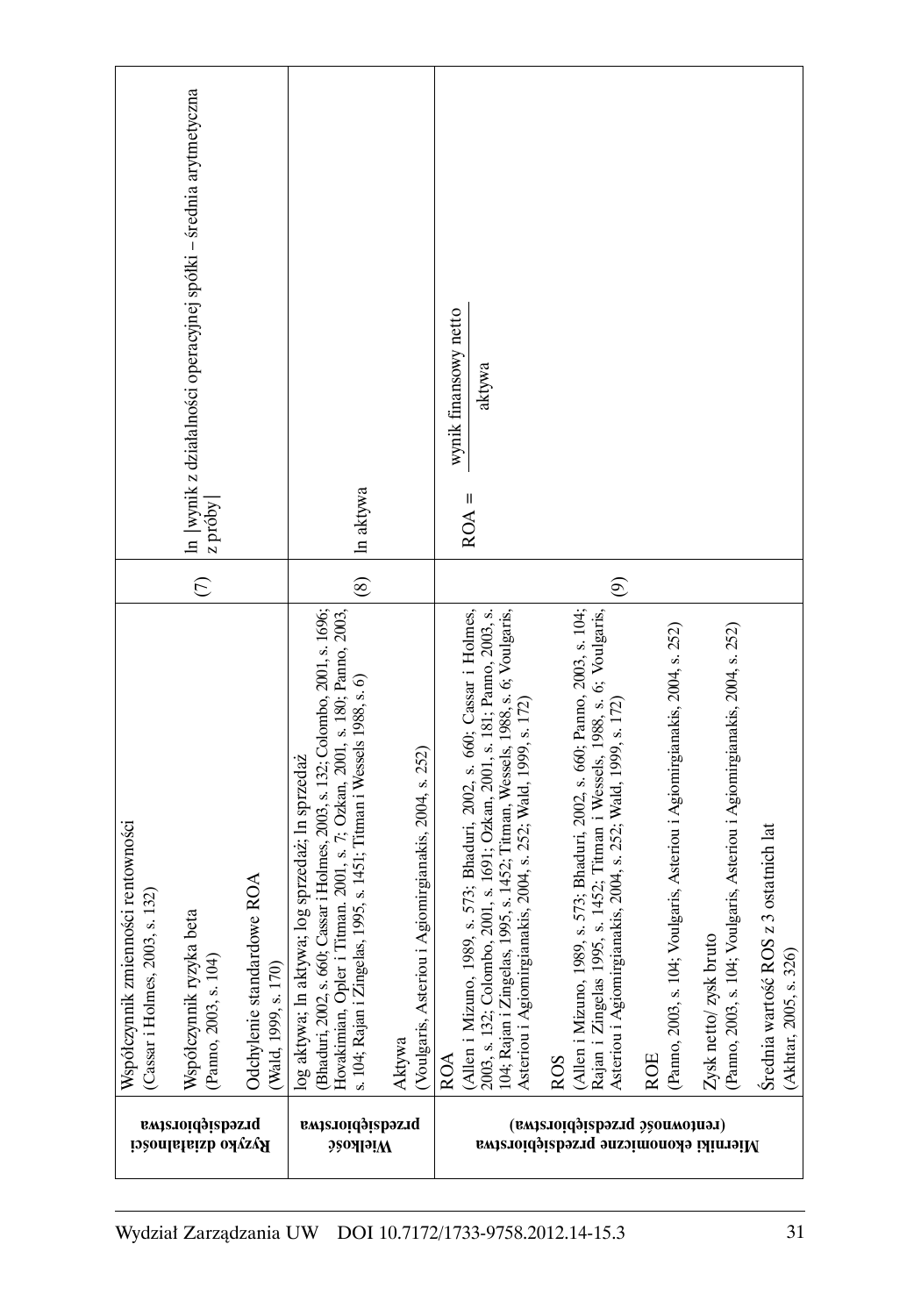|                                                                                                                                                               | odsetki<br>aktywa                                                                                                                                      | rzeczowe aktywa trwałe<br>aktywa                                                                                                                                                                                                                                                                                                                                                                                                                                                                | wartości niematerialne i prawne<br>sprzedaż netto                                                                                                                                            |
|---------------------------------------------------------------------------------------------------------------------------------------------------------------|--------------------------------------------------------------------------------------------------------------------------------------------------------|-------------------------------------------------------------------------------------------------------------------------------------------------------------------------------------------------------------------------------------------------------------------------------------------------------------------------------------------------------------------------------------------------------------------------------------------------------------------------------------------------|----------------------------------------------------------------------------------------------------------------------------------------------------------------------------------------------|
| $\widehat{\mathcal{O}}$                                                                                                                                       | $\widehat{E}$                                                                                                                                          | $\left(11\right)$                                                                                                                                                                                                                                                                                                                                                                                                                                                                               | (12)                                                                                                                                                                                         |
| (Panno, 2003, s. 104; Voulgaris, Asteriou i Agiomirgianakis 2004, s. 252)<br>Sprzedaż/ aktywa trwałe; sprzedaż/ kapitał obrotowy netto; sprze-<br>daż/ aktywa | $\times (1-pdf_{\rm{dymiency}})$<br>$-pd_{\scriptscriptstyle{\text{dseksi}}}$<br>$KO\times\left(1-\frac{(1-pdp)}{1-1}\right)$<br>(Miller 1977, s. 267) | Bhaduri, 2002, s. 659; Cassar i Holmes, 2003,<br>s. 132; Colombo, 2001, s. 1690; Hovakimian, Opler i Titman 2001, s. 7;<br>Panno, 2003, s. 104; Rajan i Zingelas, 1995, s. 1451; Voulgaris, Asteriou<br>s. 252; Wald, 1999, s. 171)<br>rzeczowe aktywa trwałe + zapasy<br>ne i prawne<br>$(Titman$ i Wessels, $1988, s. 3)$<br>s.3<br>rzeczowe aktywa trwałe<br>Agiomirgianakis, 2004.<br>wartości niematerial<br>(Akhtar, 2005, s. 326;<br>Titman, Wessels 1988,<br>aktywa<br>aktywa<br>aktywa | Hovakimian, Opler i Titman, 2001, s. 7; Titman<br>Wessels, 1988, s. 5; Wald, 1999, s. 171)<br>koszty badań i rozwoju<br>Bhaduri, 2002, s. 661; I<br>koszty sprzedaży<br>sprzedaż<br>sprzedaż |
|                                                                                                                                                               | рофтрома<br>еголер<br>емояјзарО                                                                                                                        | Rodzaj posiadanych aktywów                                                                                                                                                                                                                                                                                                                                                                                                                                                                      | produkcji<br>$\mathfrak z$ èonla $\mathfrak i$ in $\mathfrak l$                                                                                                                              |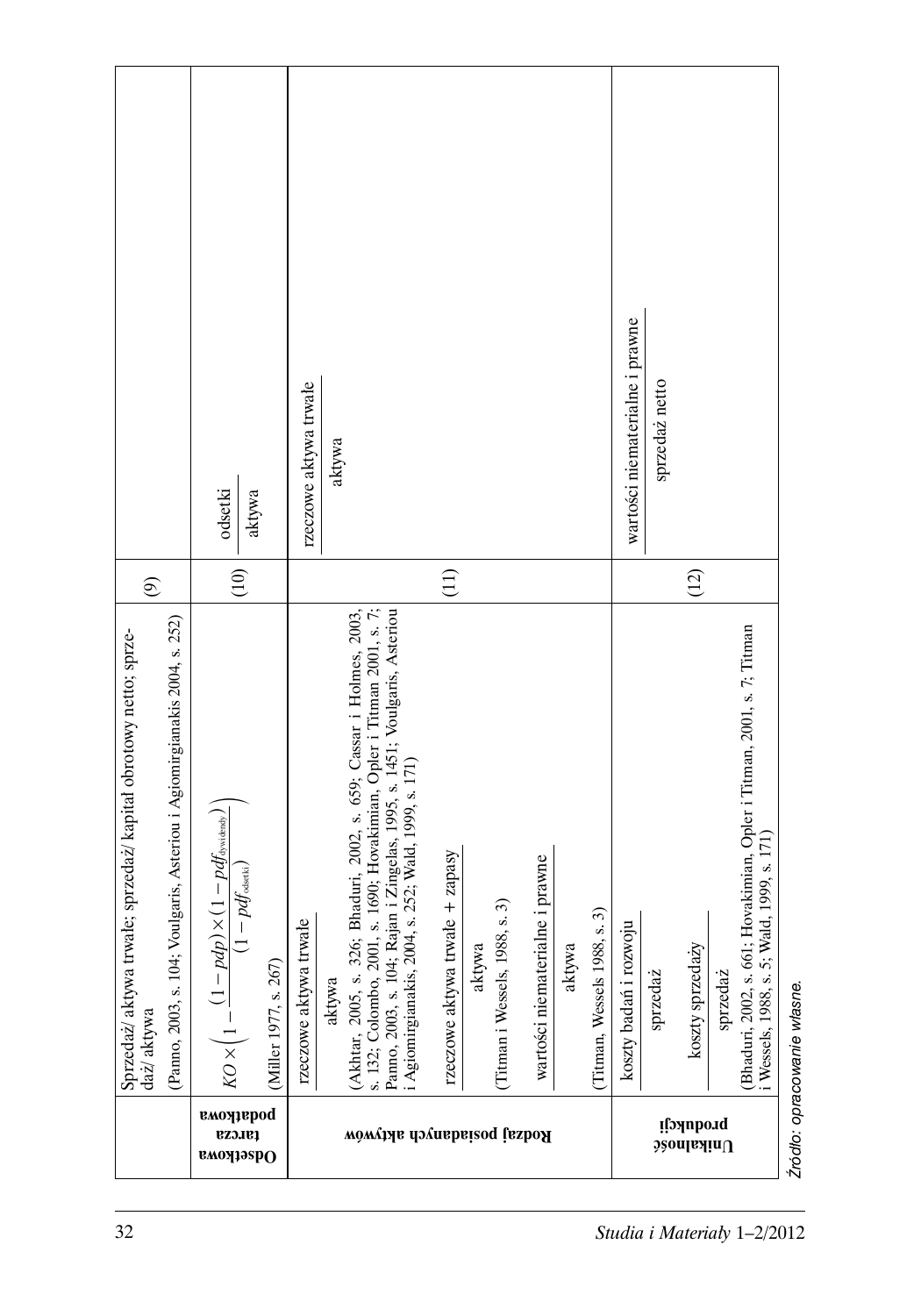Przedmiotowy zakres badania obeimuje identyfikację związków zachodzących między determinantami struktury kapitałowej oraz analizę siły i kierunku ich wpływu na strukturę kapitałową przedsiębiorstwa. Empiryczna weryfikacja hipotez dokonana została w ramach teorii substvtucji. Do zdefiniowania hipotez wykorzystano determinanty struktury kapitałowej, których wartość określona została za pomocą testów (wskaźników) weryfikacyjnych (tabela 1).

Na potrzeby niniejszej pracy przyjęto za strukturę kapitałową wskaźnik zadłużenia w postaci:

kapitał obcy w wartości księgowej  $(1)$ kapitał własny w wartości rynkowej + + kapitał obcy w wartości księgowej

Kapitał własny w wartości rynkowej jest iloczynem łącznej liczby akcji na koniec 2006 r. oraz ceny akcji na ostatniej w 2006 r.

Tabela 2. Populacja generalna spółek notowanych na GPW w Warszawie w każdym roku okresu 2000-2006

| <b>Branża</b>       | Liczba<br>spółek | Nazwy spółek                                                                                                                                                                                                                                                                                                                                                                                       |  |
|---------------------|------------------|----------------------------------------------------------------------------------------------------------------------------------------------------------------------------------------------------------------------------------------------------------------------------------------------------------------------------------------------------------------------------------------------------|--|
| Budowlana           | 28               | Atlantis, Budimex, Budopol, Echo, Elektrobudowa,<br>Elektromontaż-Export, Elektromontaż-Warszawa,<br>Energomontaż-Południe, Energomontaż-Północ, Energopol,<br>Hydrobudowa-Śląsk, Instal-Kraków, Instal-Lublin, Irena,<br>Krosno, Lentex, Mostostal-Export, Mostostal-Płock,<br>Mostostal-Warszawa, Mostostal-Zabrze, Naftobudowa, Pemug,<br>Polnord, Prochem, Projprzem, Ropczyce, Wandalex, ZPUE |  |
| Chemiczna           | 7                | Boryszew, PKN Orlen, Permedia, Pollena, Stomil-Sanok,<br>Suwary, Unimil                                                                                                                                                                                                                                                                                                                            |  |
| Drzewno-papiernicza | $\overline{7}$   | Forte, Grajewo, Kompap, Łda Invest, Paged, Swarzędz,<br>Świecie                                                                                                                                                                                                                                                                                                                                    |  |
| Elektroenergetyczna | 3                | Będzin, Elektrim, Energoaparatura                                                                                                                                                                                                                                                                                                                                                                  |  |
| Elektromaszynowa    | 12               | Amica, Apator, Hydrotor, Kable, Kopex, Polna, Ponar,<br>Rafako, Relpol, Remak, ZEG, ZREW                                                                                                                                                                                                                                                                                                           |  |
| Farmaceutyczna      | $\overline{c}$   | Farmacol, PGF                                                                                                                                                                                                                                                                                                                                                                                      |  |
| Handel              | 3                | 7 Bulls, Ampli, Tim                                                                                                                                                                                                                                                                                                                                                                                |  |
| Hotelarska          | 1                | Orbis                                                                                                                                                                                                                                                                                                                                                                                              |  |
| Informatyczna       | 10               | Comarch, Computerland, CSS, Elzab, Internet Group,<br>Invar&Biuro System, Optimus, Prokom, Simple, Talex                                                                                                                                                                                                                                                                                           |  |
| Metalowa            | 10               | Ferrum, Hutmen, Impexmetal, Kęty, KGHM, Mennica,<br>Odlewnie, Stalexport, Stalprodukt, Stalprofil                                                                                                                                                                                                                                                                                                  |  |
| Motoryzacyjna       | $\overline{2}$   | Debica, Groclin                                                                                                                                                                                                                                                                                                                                                                                    |  |
| Przemysł lekki      | 9                | Bytom, Lubawa, Masters, Protektor, Próchnik, Sanwil, Skotan,<br>Vistula, Wistil                                                                                                                                                                                                                                                                                                                    |  |
| Spożywcza           | 11               | Beef-San, Ekodrob, Indykpol, Jutrzenka, Kruszwica, Mieszko,<br>Pepees, Strzelec, Wawel, Wilbo, Zywiec                                                                                                                                                                                                                                                                                              |  |
| Telekomunikacyjna   | 2                | Netia, Telekomunikacja Polska                                                                                                                                                                                                                                                                                                                                                                      |  |
| Usługi inne         | 4                | Best, Gant, Kogeneracja, TUP                                                                                                                                                                                                                                                                                                                                                                       |  |
| Wydawnicza          | 3                | Agora, Muza, PPWK                                                                                                                                                                                                                                                                                                                                                                                  |  |
| Pozostałe           | $\overline{4}$   | Efekt, Fasing, Novita, Prosper                                                                                                                                                                                                                                                                                                                                                                     |  |

Źródło: opracowanie własne na podstawie Roczników Giełdowych GPW w Warszawie oraz stron internetowych spółek.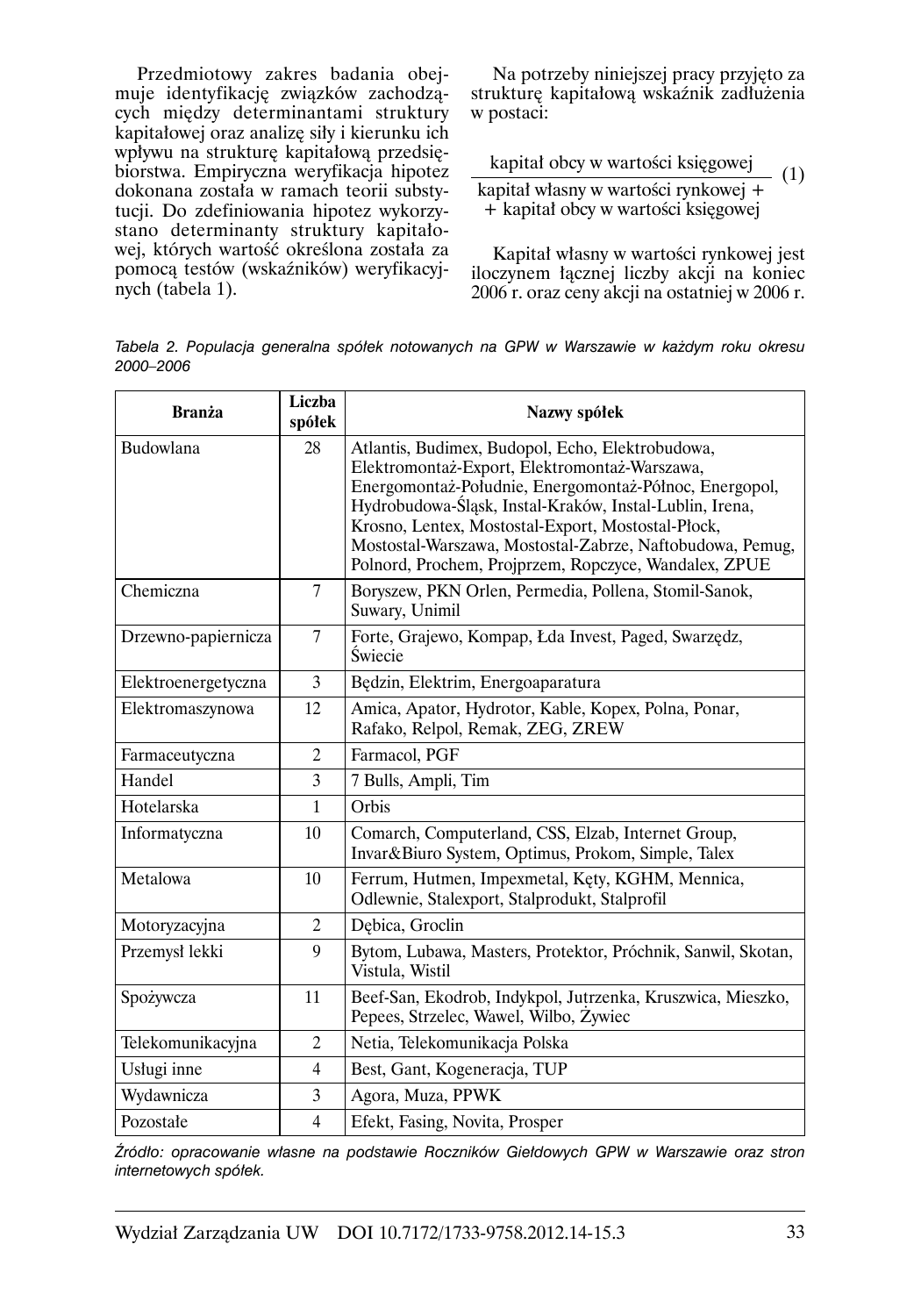sesii giełdowej. Kapitał obcy w wartości księgowej obejmuje zobowiazania długoi krótkoterminowe (w tym pochodne instrumenty finansowe i fundusze specjalne), bez rezerw na zobowiązania oraz rozliczeń międzyokresowych według stanu na koniec 2006 roku.

Badaniu poddano próbę losową, obejmujaca 39 spółek akcyjnych, wyodrębniona z populacji generalnej 118 spółek, należących do różnych branz (z wyłączeniem banków, zakładów ubezpieczeń oraz funduszy inwestycyjnych), które w każdym roku okresu 2000–2006 notowane byly na Giełdzie Papierów Wartościowych w Warszawie.

Z uwagi na wysoka reprezentatywność wyników badania zrealizowano, opierając się na próbie losowej, wyodrębnionej ze skończonej populacji generalnej, o przeliczalnej liczbie elementów za pomocą metody doboru losowego prostego, zależnego (bez zwracania). Na potrzeby niniejszych badań operat losowania, czyli wykaz (lista) wszystkich ponumerowanych elementów populacji liczy 118 spółek (tabela 2). Pozwala on wybrać jednostki ze zbiorowości generalnej przez losowe generowanie numerów elementów, które znajdą się w próbie (Aczel, 2005, s. 192). Metody doboru losowego polegają na znanym i określonym prawdopodobieństwie dostania się każdej jednostki do próby (Mynarski, 2000, s. 22). Dobór losowy prosty jest najprostszym sposobem doboru próby do

badań. Polega on na bezpośrednim i nieograniczonym wyborze jednostek badania do próby statystycznej wprost z populacji<br>generalnej (Mynarski, 2000, s. 23). Jeżeli zbiorowość generalna jest niewielka, wówczas stosowane jest losowanie zależne (Stanisz, 2001, s. 17). Dobór losowy prosty, zależny (bezzwrotny) polega na niezwracaniu wylosowanych jednostek z powrotem do populacji, skutkiem czego każda wylosowana jednostka już nie uczestniczy w dalszym losowaniu, a wybór pozostałych elementów zależy od rezultatów wcześniejszego losowania (Mynarski, 2000, s. 24). Zatem każda jednostka ma jednakowa szanse znalezienia się w próbie.

Liczebność próby do badań ustalono na podstawie wylosowanej wcześniej metodą doboru losowego prostego, zależnego próby wstępnej. Poszczególne jednostki badania (spółki) należące do populacii uporządkowane zostały alfabetycznie i oznaczone losami (numerami) od 1 do 118, a nastepnie umieszczone w urnie. Po dokładnym ich wymieszaniu wylosowano do próby wstępnej 10 spółek (tabela 3).

Niezbędną (minimalną) liczebność próby do badań, pozwalającą na utrzymanie uzyskanych oszacowań w granicach określonego losowego błędu średniego próby, tj. na zachowanie założonego z góry poziomu dokładności (precyzji) badania (dla cech ilościowych i skończonej populacji) przedstawia poniższy wzór (Mynarski 2000, s. 47):

| wariancja z próby wstępnej                                    |                            |      |
|---------------------------------------------------------------|----------------------------|------|
| (dopuszczalny maksymalny błąd szacunku średniej) <sup>2</sup> | wariancja z próby wstępnej | (13) |
| (wartość krytyczna odczytana z tablicy rozkładu               | liczebność populacji       |      |
| $t$ -Studenta) <sup>2</sup>                                   |                            |      |

| <b>Branża</b>    | Ilość spółek | Nazwy spółek                   |
|------------------|--------------|--------------------------------|
| Budowlana        |              | Echo, Mostostal-Płock, Prochem |
| Chemiczna        |              | PKN Orlen                      |
| Elektromaszynowa |              | Kable, Relpol                  |
| Informatyczna    |              | Computerland, CSS              |
| Motoryzacyjna    |              | Debica                         |
| Spożywcza        |              | Jutrzenka                      |

Tabela 3. Losowa próba wstępna obejmująca spółki notowane na GPW w Warszawie w każdym roku okresu 2000-2006, służąca wyznaczeniu liczebności losowej próby badawczej

Źródło: opracowanie własne na podstawie Roczników Giełdowych GPW w Warszawie oraz stron internetowych spółek.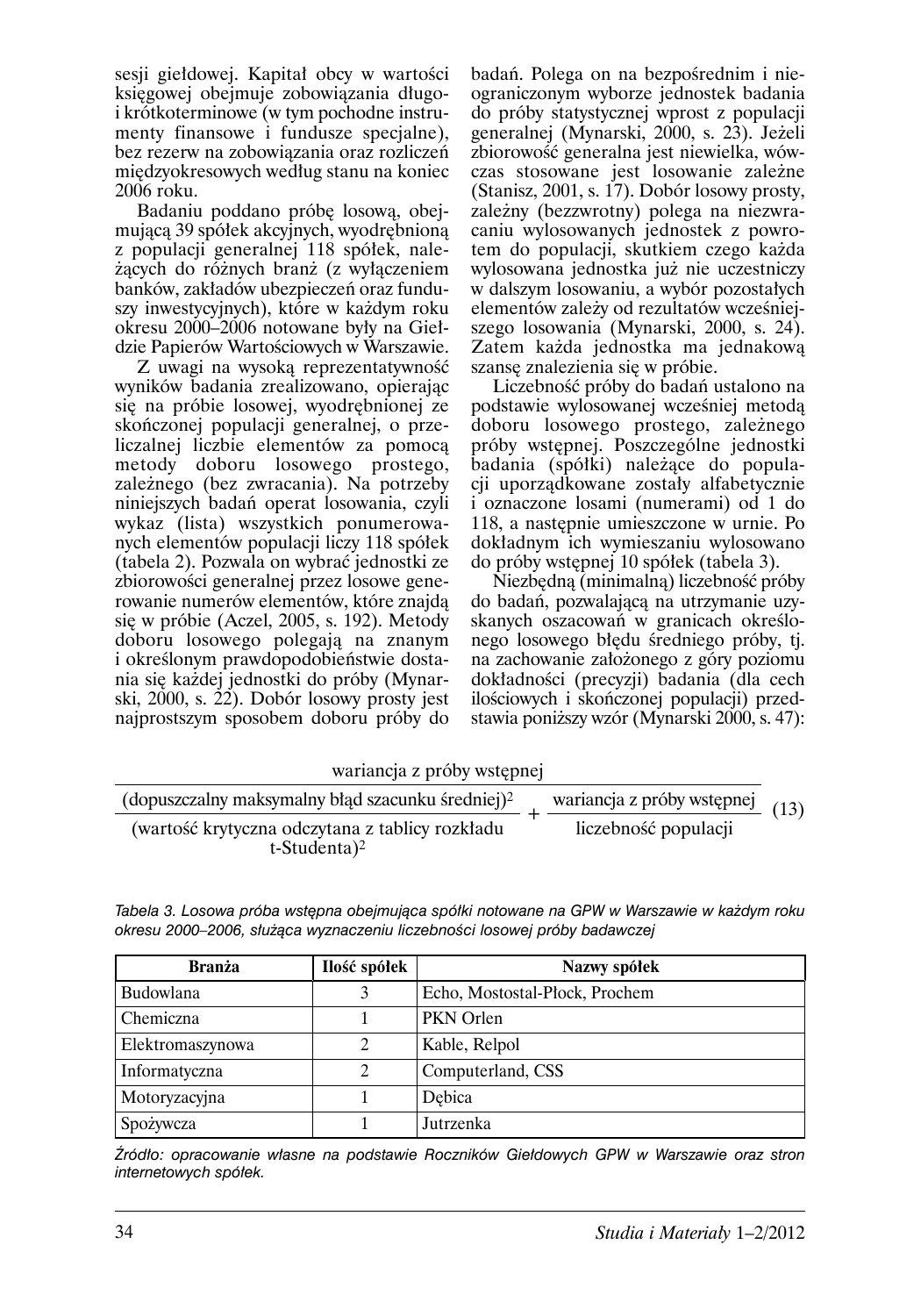Jeżeli obliczona liczebność próby do badań (po zaokragleniu w góre z dokładnościa do miejsc całkowitych) jest mniejsza od liczebności próby wstępnej, wówczas liczebność próby wstępnej traktowana jest jako liczebność próby badawczej. W przeciwnym razie dolosowana zostanie różnica między większą liczebnością próby do badań, a niższa liczebnościa próby wstepnej (Mynarski 2000, s. 47). Liczebność próby badawczej wyliczono na 38,38 jednostek, co po zaokrągleniu w górę do jedności daje 39 spółek. Ponieważ próba wstepna liczyła 10 spółek, dolosowano z populacji generalnej za pomoca metody doboru losowego prostego, zależnego 29 dodatkowych spółek. W tabeli 4 przedstawiono liczebność losowej próby badawczej.

świadczy o ich ugruntowanej pozycii na rynku i stabilności finansowej. Zarówno ciaglość obecności na GPW w Warszawie, jak i sposób losowania spółek sprawiają, że przeprowadzone na podstawie wyodrębnionej próby losowej obliczenia można uznać za wiarygodne. Dzięki temu można przyjąć, iż uzyskane wyniki i relacje dotyczące próby, w skład której wchodza wylosowane do badań przedsiębiorstwa odnoszą się również do całej populacji przedsiębiorstw notowanych na GPW w Warszawie. Wnioskowanie statystyczne odnośnie do otrzymanych wyników próby losowej daje zatem podstawy do ich uogólnienia na cała zbiorowość generalna.

Do obliczeń wykorzystano dane finansowe zawarte w sprawozdaniach finansowych, dokumentach spółek oraz publika-

Wyliczona liczebność próby badawczej

Tabela 4. Losowa próba badawcza obejmująca spółki notowane na GPW w Warszawie w każdym z lat okresu 2000-2006

| <b>Branża</b>       | Liczba spółek  | Nazwy spółek                                                                                            |  |
|---------------------|----------------|---------------------------------------------------------------------------------------------------------|--|
| Budowlana           | 8              | Budimex, Echo, Elektrobudowa, Lentex, Mostostal-Płock,<br>Mostostal-Warszawa, Mostostal-Zabrze, Prochem |  |
| Chemiczna           | 3              | Boryszew, PKN Orlen, Suwary                                                                             |  |
| Drzewno-papiernicza |                | Forte                                                                                                   |  |
| Elektromaszynowa    | 6              | Apator, Kable, Ponar, Rafako, Relpol, Remak                                                             |  |
| Handel              |                | Ampli                                                                                                   |  |
| Hotelarska          |                | Orbis                                                                                                   |  |
| Informatyczna       | 6              | Comarch, Computerland, CSS, Elzab, Prokom, Talex                                                        |  |
| Metalowa            | 4              | Kęty, KGHM, Stalprodukt, Stalprofil                                                                     |  |
| Motoryzacyjna       | $\mathfrak{D}$ | Debica, Groclin                                                                                         |  |
| Przemysł lekki      | 1              | Vistula                                                                                                 |  |
| Spożywcza           | $\mathfrak{D}$ | Jutrzenka, Mieszko                                                                                      |  |
| Telekomunikacyjna   |                | Telekomunikacja Polska                                                                                  |  |
| Usługi inne         |                | Kogeneracja                                                                                             |  |
| Wydawnicza          | 2              | Agora, PPWK                                                                                             |  |

Źródło: opracowanie własne na podstawie Roczników Giełdowych GPW w Warszawie oraz stron internetowych spółek.

uznać można za duża. Stanowi ona bowiem trzecią część liczebności zbiorowości generalnej. Przyjmuje się zatem, że tak wylosowana próba jest reprezentatywna w stosunku do całej populacji.

W populacji generalnej uwzględniono spółki, które nieprzerwanie przez okres siedmiu lat obecne były na Giełdzie, co ciach giełdowych (Roczniku Giełdowym, Biuletynie Rocznym GPW w Warszawie). W badaniu przyjęto testy weryfikacyjne opisujące determinanty struktury kapitałowej (zmienne niezależne) oraz strukturę kapitałową (zmienna zależna) dla poszczególnych spółek wyliczone na poziomie danych z 2006 roku.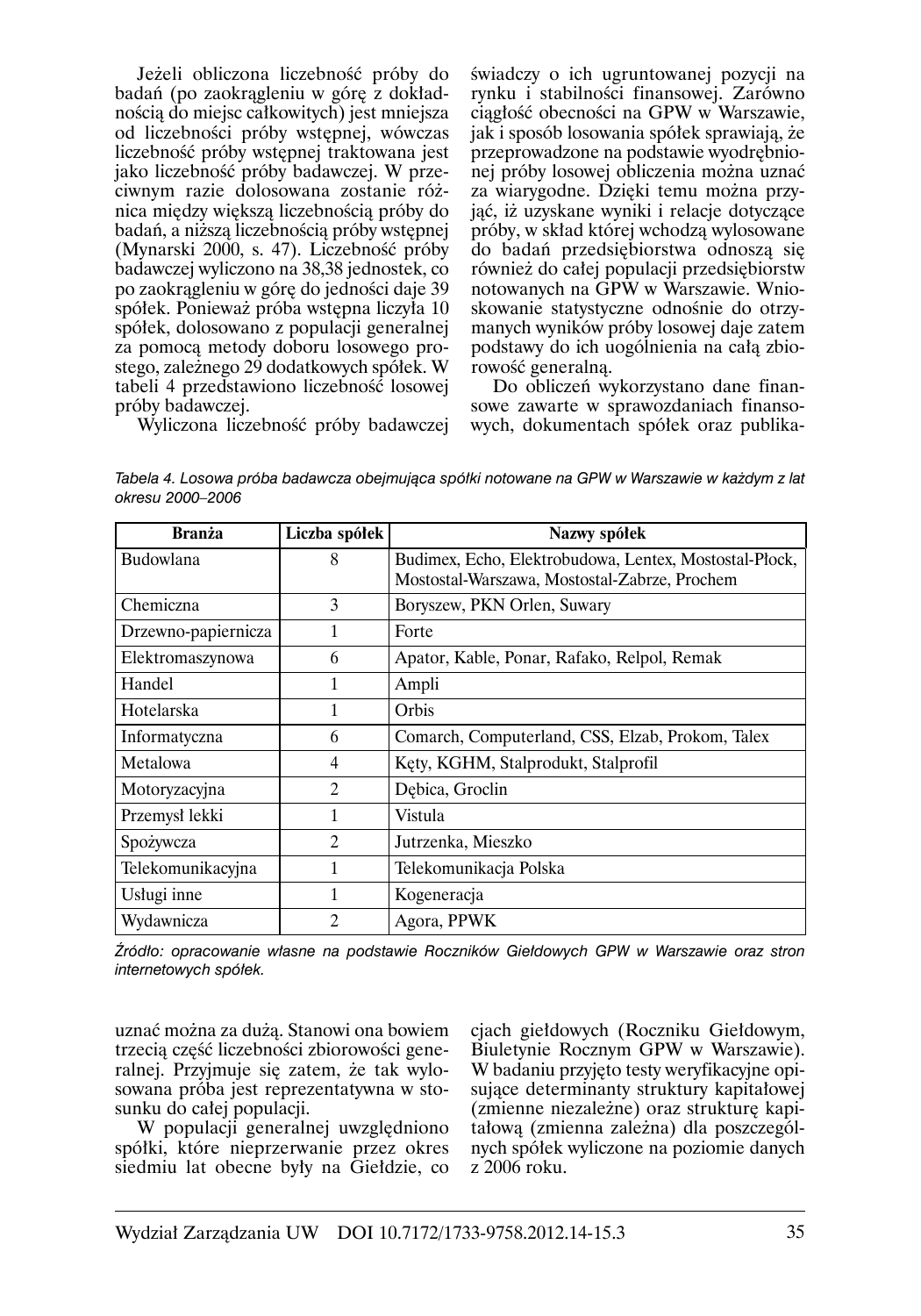#### Teoria uwzględniającej koszty **bankructwa**

W ramach teorii uwzględniającej koszty bankructwa do badań przyjęto 3 hipotezy:

- 1. Wzrost kosztów bankructwa, wzrost ryzyka działalności przedsiębiorstwa oraz wzrost unikalności produkcji powoduje spadek wskaźnika zadłużenia.
- 2. Wzrost wielkości przedsiębiorstwa, wzrost rentowności przedsiębiorstwa oraz wzrost udziału rzeczowych aktywów trwałych powoduje wzrost wskaźnika zadłużenia.
- 3. Wzrost średniego kosztu kapitału powoduje spadek odsetkowej tarczy podatkowej, spadek rynkowego kursu akcji oraz spadek wskaźnika zadłużenia.

Do analizy hipotez 1 do 3 wykorzystano testy opisujące zmienne niezależne w postaci kosztów bankructwa – wzór (5), unikalności produkcji zapisanej wzorem (12), wielkości przedsiębiorstwa obliczonej według wzoru (8), ryzyka działalności przedsiębiorstwa opisanego wzorem (7), rentowności (deficytowości) przedsiębiorstwa określonej we wzorze (9), rodzaju posiadanych aktywów opisanego wzorem (11), średniego kosztu kapitału podanego w formule (2) oraz zmienne zależne: rynkowy kurs akcji – wzór (4), odsetkową tarczę podatkową określoną wzorem (10) i strukturę kapitałową (wskaźnik zadłużenia), opisany we wzorze  $(1)$ .

Hipotezy 1 i 2 zweryfikowano za pomocą regresji wielokrotnej i korelacji wielokrotnej (metoda właściwa dla modelu z jedną zmienną zależną i wieloma zmiennymi niezależnymi). Hipotezę 3 zweryfikowano za pomocą analizy kanonicznej (metoda właściwa dla modelu z wieloma zmiennymi zależnymi i z jedną lub wieloma zmiennymi niezależnymi).

Przedstawione przez autora testy weryfikacyjne uznano za najbardziej reprezentatywne w warunkach polskiej gospodarki. Do analizy kosztów bankructwa wykorzystano wskaźnik opisany wzorem (5). Stanowi on odwrotność wskaźnika bieżącej płynności finansowej. Wzrost tego wskaźnika będzie świadczył o utracie przez przedsiębiorstwo zdolności do bieżącego wywiązywania się z zobowiązań, a w konsekwencji – wzroście kosztów bankructwa. Do pomiaru unikalności produkcji wykorzystano wartości niematerialne i prawne. Uznano bowiem, że wchodzące w ich skład koszty zakończonych

prac rozwojowych, patenty, licencie, koncesie, oprogramowanie komputerowe najlepiej mogą świadczyć o unikalności danej produkcji. Taką unikalność nie zawsze utożsamiają koszty sprzedaży, obejmujące koszty marketingowe, reklamy i promocji, koszty związane z wysyłka i transportem sprzedanych produktów. Sprzedaż netto obejmuje przychody ze sprzedaży produktów, towarów, materiałów i usług.

Wstępne badania w ramach hipotezy 1 przeprowadzono dla próby losowej 39 spółek. Sporządzono wielokrotna regresie liniowa (model 1). Model regresii liniowej przybiera postać:

 $WZ = 0,828463$  Ryzyko + 0,052434 KB - $-0,187838$  UP + 7,503351.

Model 1 nie jest istotny ( $p > \alpha$ ). Żadna zmienna niezależna w nim zawarta nie ma zatem istotnego wpływu na zmienna zależną. Nie było więc podstaw do interpretacji tych zmiennych. Również współczynniki korelacji czastkowych i korelacji wielokrotnej dla tych zmiennych okazały się nieistotne statystycznie z  $p > \alpha$ . Nie było zatem podstaw do ich interpretacji. Powyższe wskazuje, że model 1 może zawierać punkty odstające oraz nadmiarowe zmienne niezależne.

Zbadano model 1 pod katem występowania potencjalnych punktów odstajacych. W tym celu sporządzono tabelę punktów odstających według przypadków oraz wykresy rozrzutu zmiennych niezależnych względem WZ. Usunięto potencjalne punkty odstające:

- jedną spółkę (Mieszko) do badania przyjęto 38 spółek (model 2),
- dziewięć spółek (Groclin, Jutrzenka, KGHM, Orbis, PKN Orlen, PPWK, Stalprodukt, TP, Vistula) - do badania przyjęto 30 spółek (model 3).

Do dalszego badania przyjęto model 3 z uwagi na wyższy skorygowany współczynnik determinacji (0,12815083) w porównaniu z modelem 2 (0,06515168).

W przypadku modelu 3 spadła nieistotność korelacji wielorakiej (do poziomu 0,8874), wzrósł współczynnik determinacji i skorygowany współczynnik determinacji (odpowiednio do poziomu:  $0,22$  i  $0,13$ ). Ponadto zmienna niezależna KB okazała się istotna statystycznie ( $p < \alpha$ ). Współczynnik BETA dla tej zmiennej przyjmuje najwyższą wartość (0,435047). Również udział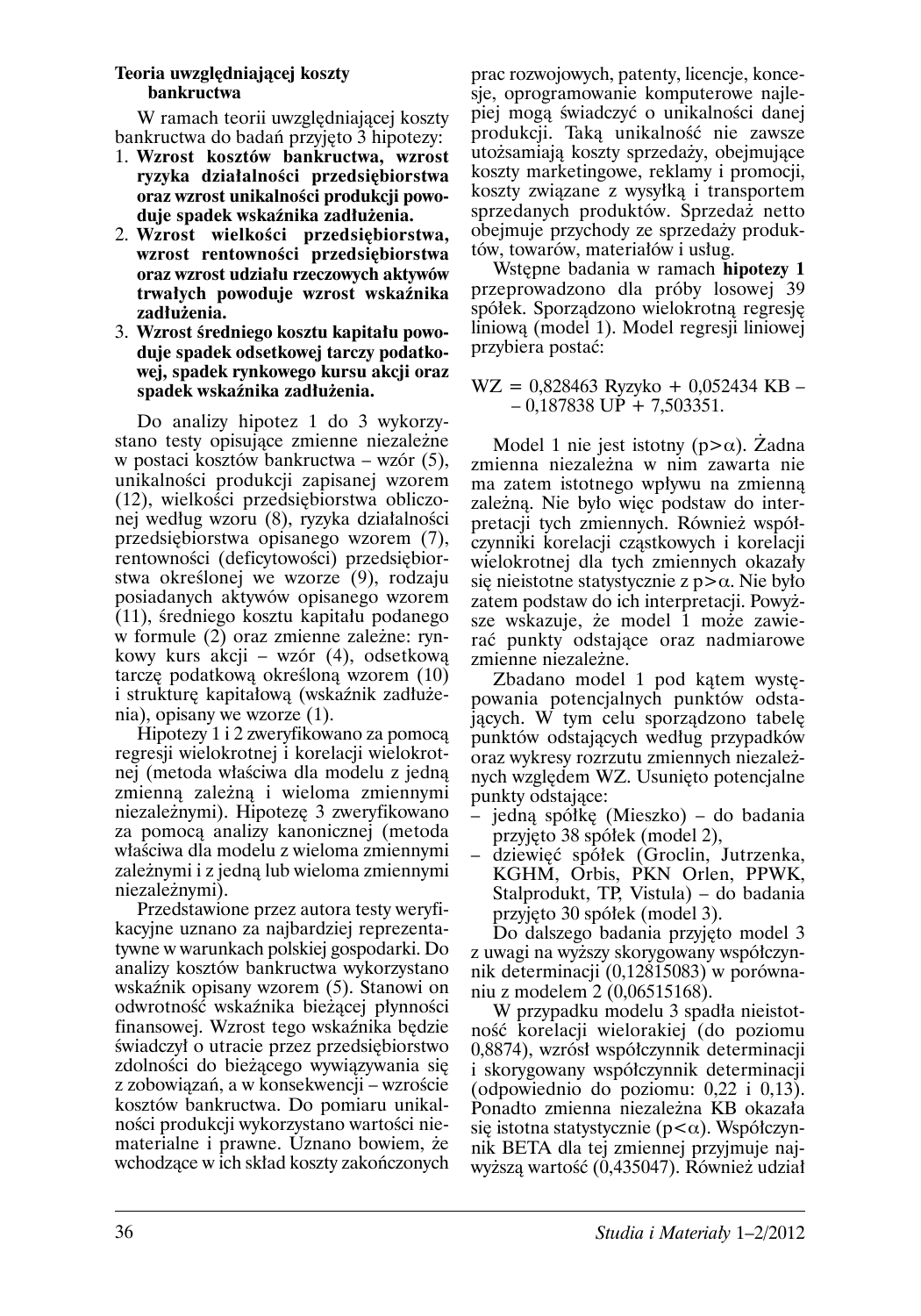standardowego błedu w ocenie parametru opisującego KB kształtuje się na akceptowalnym poziomie 40%.

W celu stwierdzenia ewentualnej współliniowości zmiennych niezależnych zbadano korelację liniową Pearsona między zmiennymi w modelu 3. Współczynniki korelacji Pearsona między zmiennymi niezależnymi okazały się nieistotne statystycznie z  $p > \alpha$ . Nie było zatem podstaw do ich interpretacji. Na współliniowość i nadmiarowość zmiennych niezależnych: "ryzyko" i "UP" wskazuja wartości współczynnika determinacii miedzy tymi zmiennymi niezależnymi a wszystkimi pozostałymi zmiennymi niezależnymi (kształtujące się na poziomie odpowiednio: 0,055 i 0,06, a zatem wyższym niż wartość tego miernika dla KB: 0,007) oraz tolerancji dla tych zmiennych (kształtujące się na poziomie odpowiednio: 0,945 i 0,939, a więc niższym niż wartość tego miernika dla KB: 0,993). O tym, że zmienna niezależna KB jest najmniej nadmiarowa, świadczy również jej najwyższe i istotne ( $p < \alpha$ ) skorelowanie ze zmienną zależną WZ na poziomie 0,44.

Potwierdzenie wyników w zakresie współliniowości zmiennych niezależnych stanowi podsumowanie regresji krokowej postępującej. Otrzymane wyniki świadczą o tym, że zmienne niezależne "ryzyko" i UP są współliniowe. Okazało się ponadto, że obie są nadmiarowe. Zostały zatem wyeliminowane z modelu regresji, który przyjmuje postać  $(mod 4):$ 

 $WZ = 0.23952$  KB + 6.948966.

Model 4 jest istotny statystycznie ( $p < \alpha$ ). Poprawiły się również opisujące go mierniki. Wzrosła wartość skorygowanego współczynnika determinacji (do poziomu: 0,16). Spadł udział standardowego błędu w ocenie parametru opisującego KB (39%). Nadal pozostaje jednak nieistotny wyraz wolny, chociaż jego nieistotność zmniejszyła się (z p= $0,36$  do  $0,24$ ).

W celu eliminacji potencjalnych punktów odstających oraz wyboru ostatecznej postaci funkcji regresji sporządzono dla modelu 4 diagram korelacyjny zmiennej zależnej WZ względem KB. Nie wskazuje on na istnienie punktów odstających. W celu wyboru do analizy reszt postaci funkcji zbadano 4 pomocnicze modele (w postaci linearyzowalnej funkcji kwadratowej, wielomianowej stopnia trzeciego,

potegowej oraz wykładniczej), z których wybrany zostanie ten o maksymalnej mierze dopasowania (skorygowanym współczynniku determinacji).

Analize założeń dotyczących reszt przeprowadzono na podstawie funkcji potęgowej (model 5) z uwagi na maksymalną wartość skorygowanego współczynnika determinacji (0,20405050), wyższa niż w modelu 4 (0,16003382).

Model 5 przyjmuje postać:

 $log$  WZ = -0,216696 + 0,842198  $log$  KB.

Model ten jest istotny statystycznie ( $p < \alpha$ ). Pomimo że wzrosła nieistotność wyrazu wolnego w porównaniu z modelem 4  $(z p=0.24$  do 0.67), poprawiła się zdecydowanie istotność zlogarytmowanej zmiennej niezależnej KB  $(z p=0,016 d\sigma)$ 0,007). Wzrosła wartość korelacji liniowej Pearsona między "log KB" a "log WZ". Jej poziom kształtuje się na istotnym, dużym poziomie (0,48). Jest ona jednak dodatnia, co oznacza wzrost WZ wraz ze wzrostem KB. Zależność taka nie odpowiada hipotezie 1 w części dotyczącej wpływu kosztów bankructwa na strukture kapitałowa (zgodnie bowiem z hipotezą 1 wzrost kosztów bankructwa powoduje spadek wskaźnika zadłużenia). Redukcji uległ także udział standardowego błędu w ocenie parametru opisującego "log KB" (z 39 do  $34\%$ ).

Zbadano model 5 pod kątem występowania potencjalnych punktów odstających. Usunieto potencialny punkt odstający (Apator) i dalsze badania przeprowadzono dla zlinearyzowanej funkcji potegowej o liczebności próby losowej 29 spółek (model 6). Model 6 nie posiada punktów odstających.

Model 6 przyjmuje postać:

 $log$  WZ = -0,031299 + 0,753542  $log$  KB.

Model ten jest istotny statystycznie ( $p < \alpha$ ). Pomimo że obserwuje się dalszy wzrost nieistotności wyrazu wolnego w porównaniu z modelem 7 (z p=0,67 do 0,93), poprawiła się zdecydowanie istotność zlogarytmowanej zmiennej niezależnej KB  $(z p=0.007)$ do 0,002). Wzrosła wartość skorygowanego współczynnika determinacji (0,28) oraz korelacji liniowej Pearsona między "log KB", a "log WZ" (0,55). Korelacja ta, pomimo że istotna i duża, jest jednak dodatnia, co oznacza wzrost WZ wraz ze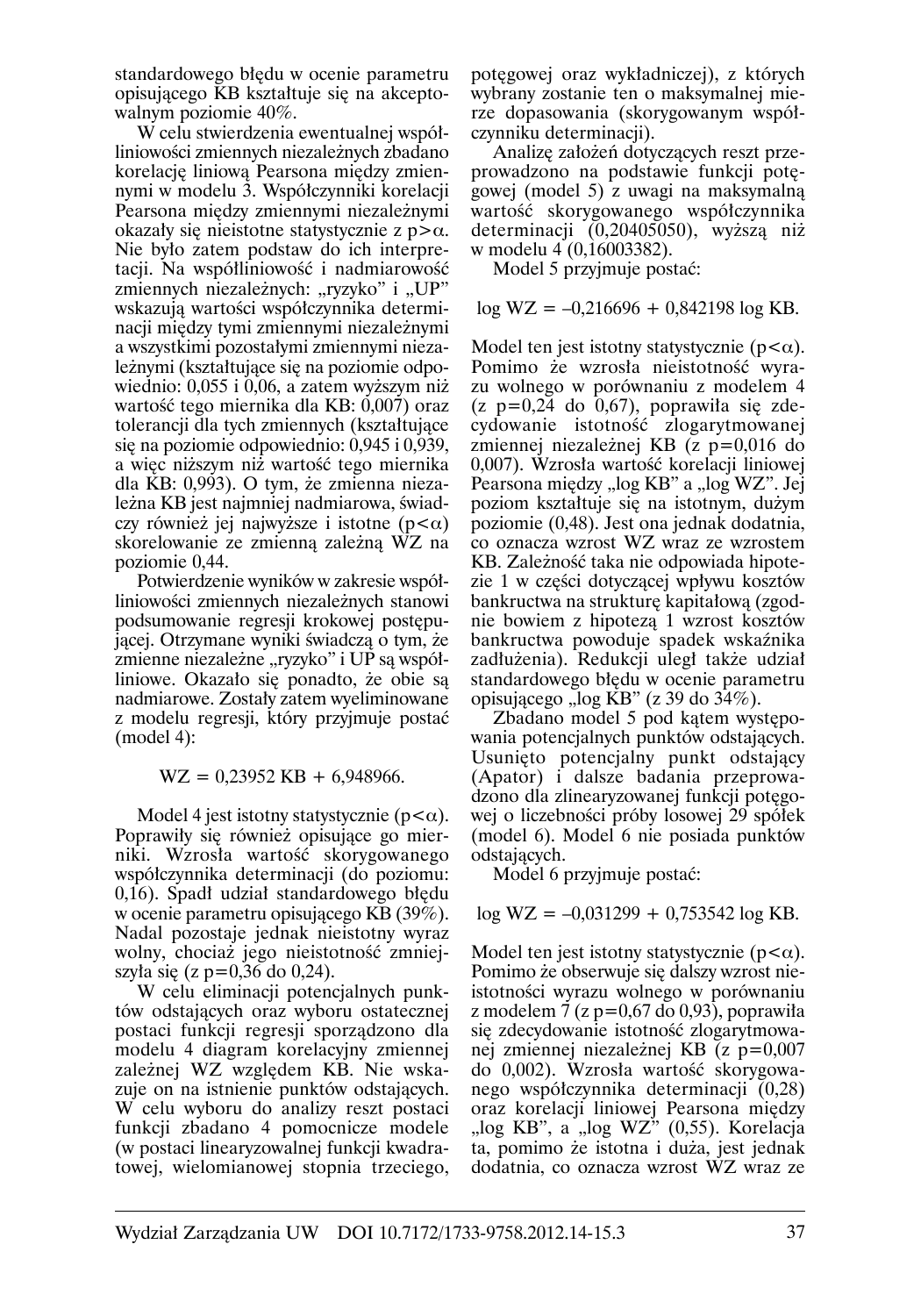wzrostem KB. Zależność taka nie odpowiada hipotezie 1 w części dotyczącej wpływu kosztów bankructwa na strukture kapitałową (zgodnie z hipotezą 1 wzrost kosztów bankructwa powoduje bowiem spadek wskaźnika zadłużenia). Redukcji uległ także udział standardowego błedu w ocenie parametru opisującego "log KB" (z 33 do 29%). W związku z powyższym można uznać, że model 6 jest dobrze dopasowany do danych empirycznych (dobrze wyjaśnia badane zjawisko). Nie potwierdza on jednak hipotezy 1.

Model 6 jest liniowy względem parametrów. Na poziomie istotności  $\alpha$ =0.05 odrzucono hipotezę o nieistotności liniowego związku między zmiennymi "log KB" i "log WZ" ( $p < \alpha$ ). Potwierdza to wykres rozrzutu reszt względem wartości przewidywanych, który układa się w formie równomiernej chmury punktów i nie sugeruje wyraźnego wzoru.

W badaniu uwzględniono próbę losową obejmującą 29 spółek, a zatem liczba obserwacji jest większa niż liczba szacowanych parametrów.

Reszty są nieskorelowane (brak jest autokorelacji). Statystyka testowa Durbina-Watsona przyjmuje wartość zbliżoną do 2  $(1,610374)$ .

Wykres rozrzutu reszt względem wartości przewidywanych wskazuje na występowanie homoscedastyczności – reszty nie są zróżnicowane (nie wzrastają ani nie maleją) względem wartości teoretycznych. Zachowane zostaje zatem założenie o stałości wariancji reszt.

Na rozkład normalny składników losowych wskazuje zarówno wykres normalności reszt, jak i histogram reszt. Reszty są zgodne z rozkładem normalnym. Punkty układają się bowiem wokół linii prostej (nie odchylają się od tej linii).

Z przeprowadzonych badań wynika, iż wzrost kosztów bankructwa powoduje wzrost wskaźnika zadłużenia. Wyniki obliczeń nie potwierdzają zatem hipotezy 1, zgodnie z która wzrost kosztów bankructwa, wzrost ryzyka działalności przedsiębiorstwa oraz wzrost unikalności produkcji powodują spadek wskaźnika zadłużenia. O powyższym świadczy dodatni współczynnik kierunkowy regresji pod postacia linearyzowalnej funkcji potęgowej (model 6), a także współczynnik korelacji liniowej Pearsona dla tego modelu, który przyjmuje istotna, wysoką wartość dodatnia (0,55) (tabela 5). Ponadto pozostałe zmienne niezależne (ryzyko i unikalność produkcji) okazały się współliniowe i nadmiarowe.

Chociaz model 6 jest istotny statystycznie ( $p<\alpha$ ) i spełnia założenia nałożone na reszty modelu, nie potwierdza on hipotezy 1 w ramach teorii uwzględniającej koszty bankructwa. Dlatego też odrzucono hipoteze 1, ponieważ nie została ona potwierdzona empirycznie.

Wstępne badania w ramach hipotezy 2 przeprowadzono dla próby losowej 39 spółek. Sporządzono wielokrotną regresję liniowa (model 1). Model regresji liniowej przybiera postać:

#### $WZ = -0.56427 \text{ ROA} + 0.00626 \text{ RPA} +$  $+$  0,20093 WP + 20,39469.

Wartość  $p < \alpha$  dla modelu 1 wskazuje, że znajduje się w nim przynajmniej jedna istotna zmienna niezależna. Jedyna istotna w modelu zmienna niezależna ROA ( $p < \alpha$ ) posiada ujemny współczynnik kierunkowy (zatem wzrost RÓA powoduje spadek WZ, co przeczy hipotezie 2). Pozostałe wskaźniki (RPA, WP) posiadają wprawdzie dodatnie współczynniki kierunkowe (co jest zgodne z hipoteza 2), lecz są one nieistotne statystycznie ( $p > \alpha$ ) i obarczone wysokimi błędami szacunku, których udział w ocenie parametrów znacznie przekracza dopuszczalny limit precyzji szacunku 50%. Powyższe wskazuje, że model 1 może zawierać punkty odstające oraz nadmiarowe zmienne niezależne. Model regresji wyjaśnia tylko 13,02% zmienności WZ

Tabela 5. Podsumowanie wyników w ramach hipotezy 1

| Wyszczególnienie                                       | Wartość |          |
|--------------------------------------------------------|---------|----------|
| Model regresji (skorygowany współczynnik determinacji) | 0,27610 | 0,002018 |
| Log KB (współczynnik kierunkowy)                       | 0.75354 | 0,002018 |
| Współczynik korelacji liniowej Pearsona                | 0.54951 | 0,002018 |

Źródło: opracowanie własne.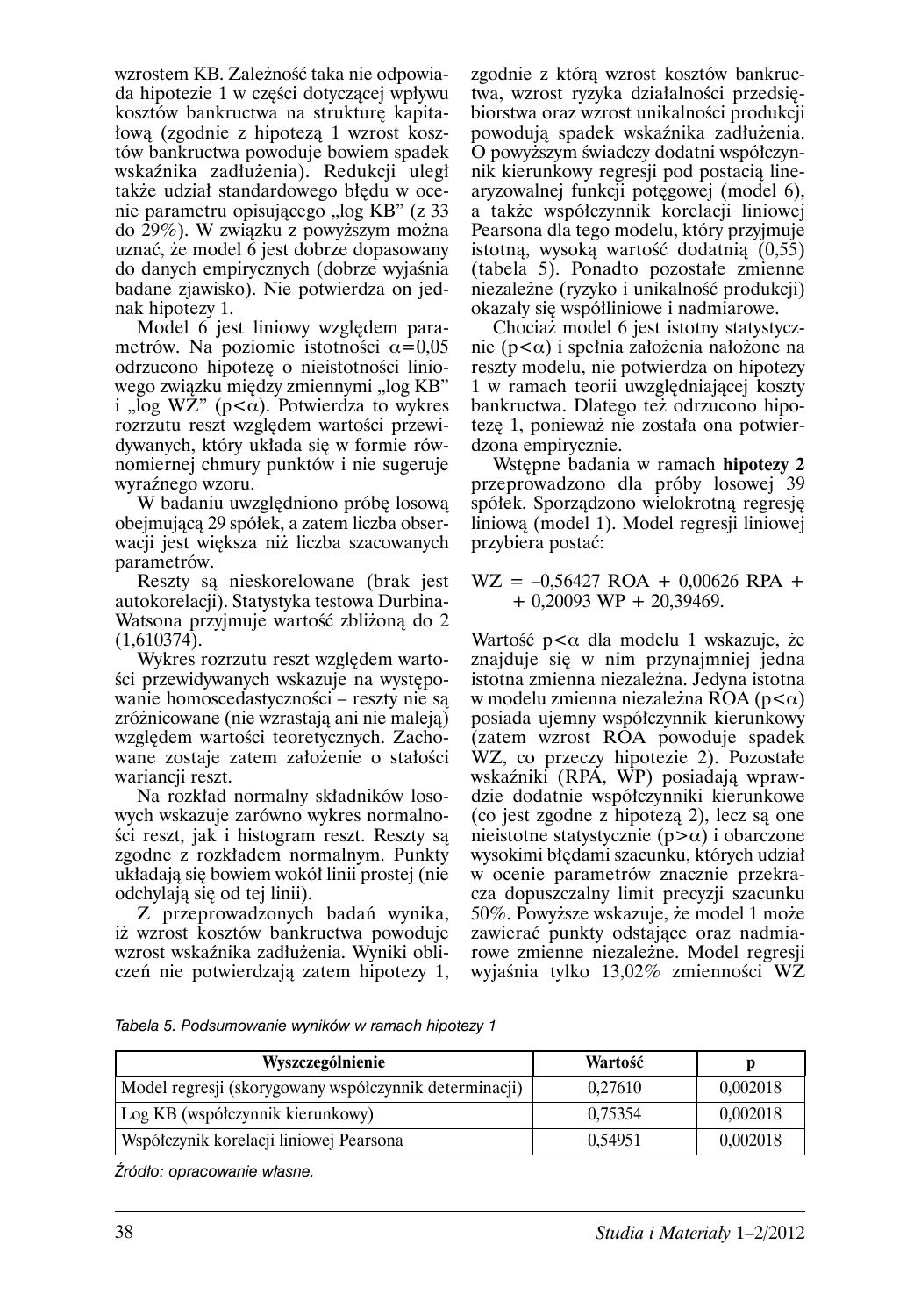(skorvgowany współczynnik determinacji). Wartość współczynnika determinacji na poziomie 0,2 oznacza, że 20% ogólnej zmienności WZ zostało wyjaśnione przez model. Wzrost rentowności przedsiębiorstwa o 1% powoduje spadek wskaźnika zadłużenia średnio o 0,56427%, przy pozostałych zmiennych niezależnych pozostających na stałym poziomie. Na przedstawiona prawidłowość wskazuje również współczynnik korelacji cząstkowej Kendalla na poziomie -0,443843. Ukazuje on wkład ROA do modelu 1 z wyłaczeniem oddziaływania na ten związek rodzaju posiadanych aktywów i wielkości przedsiębiorstwa. Związek miedzy ROA a WZ jest umiarkowany i ujemny (znacznie jednak wyższy niż związek między pozostałymi zmiennymi niezależnymi i WZ). Oznacza on spadek zadłużenia wraz ze wzrostem rentowności. Natężenie łącznego oddziaływania na WZ zmiennych niezależnych: ROA, RPA, WP jest umiarkowane i wynosi 0,44592148.

Ponieważ zmienne RPA i WP sa nieistotne, nie było więc podstaw do ich interpretacji. Nieistotne (z  $p > \alpha$ ) są również współczynniki korelacji cząstkowej dla tych zmiennych. Także one nie mogą być zatem interpretowane.

Sporządzony model 1 nie odpowiada hipotezie 2, zgodnie z którą wzrost zmiennych niezależnych (rentowności przedsiębiorstwa, rodzaju posiadanych aktywów, wielkości przedsiębiorstwa) powoduje wzrost wskaźnika zadłużenia.

Zbadano model 1 pod katem występowania potencjalnych punktów odstających. W tym celu sporządzono tabelę punktów odstających według przypadków oraz wykresy rozrzutu zmiennych niezależnych względem WZ. Usunięto potencjalne punkty odstające:

- jedną spółkę (Mieszko) do badania przyjęto 38 spółek (model 2),
- sześć spółek (Apator, KGHM, Mostostal-Zabrze, PKN Orlen, Stalprodukt, TP) – do badania przyjęto 33 spółki  $(mod 3).$

Do dalszego badania przyjęto model 2 z uwagi na najwyższy skorygowany współczynnik determinacji (0,13615352) w porównaniu z modelem 1 (0,13017562) oraz modelem 3 (0,09700677). Model 2 jest istotny z  $p<\alpha$ . Również zmienna ROA jest nadal istotna ( $p<\alpha$ ), zmniejszyła się jednak nieistotność pozostałych zmiennych niezależnych. Wzrosła również korelacja wieloraka (z poziomu 0,446 do 0,454).

W celu stwierdzenia ewentualnej współliniowości zmiennych niezależnych zbadano korelację liniową Pearsona między zmiennymi w modelu 2. Współczynniki korelacji liniowej Pearsona między zmiennymi niezależnymi okazały się nieistotne statystycznie z  $p > \alpha$ . Nie było zatem podstaw do ich interpretacji. Na współliniowość i nadmiarowość zmiennych niezależnych RPA i WP wskazują wartości współczynnika determinacji miedzy tymi zmiennymi niezależnymi a wszystkimi pozostałymi zmiennymi niezależnymi (kształtujące się na poziomie odpowiednio: 0,097 i 0,096 a zatem wyższym niż wartość tego miernika dla ROA: 0,001) oraz tolerancji dla tych zmiennych (kształtujące się na poziomie 0,9 a więc niższym niż wartość tego miernika dla ROA: 0,998). O tym, że zmienna niezależna ROA jest najmniej nadmiarowa, świadczy również jej najwyższe i istotne ( $p < \alpha$ ) skorelowanie ze zmienną zależną WZ na poziomie  $-0,443$ .

W celu potwierdzenia wyników w zakresie współliniowości zmiennych niezależnych wykorzystano regresję krokową postępującą. Otrzymane przy zastosowaniu regresji krokowej postępującej wyniki potwierdziły przypuszczenie, że zmienne niezależne RPA i WP są współliniowe i nadmiarowe. Zostały zatem wyeliminowane z modelu regresji, który przyjmuje postać (model 4):

#### $WZ = -0.51451 \text{ ROA} + 23.56922.$

Model 4 jest istotny statystycznie  $(p<\alpha)$ . Wzrosła również istotność ROA  $(p=0,006088)$  oraz wyrazu wolnego  $(p=0,000000)$ . Wzrosła wartość skorygowanego współczynnika determinacji (do poziomu: 0,1685). Spadł udział standardowego błędu w ocenie parametru opisującego ROA (z 35 do 34%).

W celu eliminacji potencjalnych punktów odstających oraz wyboru ostatecznej postaci funkcji regresji sporządzono dla modelu 4 diagram korelacyjny zmiennej zależnej WZ względem ROA. Sugeruje on, że model 4 może posiadać punkty odstające utworzone przez następujące spółki: Apator, KGHM, Mostostal-Zabrze, Stalprodukt. Zostały one usunięte z modelu, dla którego wyliczono skorygowany współczynnik determinacji celem sprawdzenia jego dopasowania do danych empirycznych.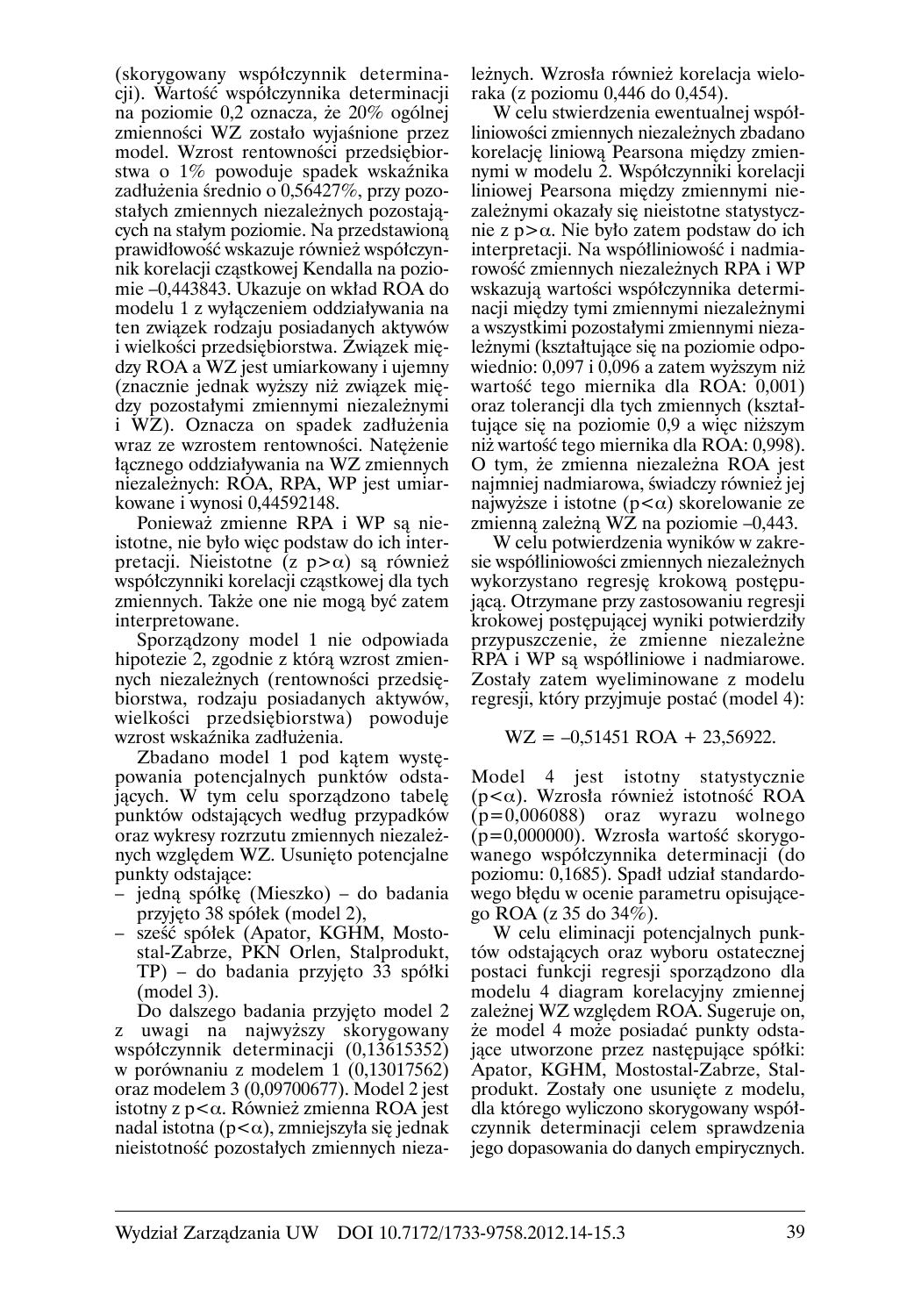Ponieważ model 5 charakteryzuje sie niższym (0,05001832) skorygowanym współczynnikiem determinacji niż model 4  $(0,16845587)$  i dodatkowo jest nieistotny  $(p>\alpha)$ , dalsze obliczenia przeprowadzono dla modelu 4. W celu wyboru do analizy reszt postaci funkcji zbadano 4 pomocnicze modele (w postaci linearyzowalnej funkcii kwadratowej, wielomianowej stopnia trzeciego, potęgowej oraz wykładniczej), z których wybrany zostanie ten o maksymalnej mierze dopasowania (skorygowanym współczynniku determinacji).

Analize założeń dotyczących reszt przeprowadzono, opierając się na funkcji wykładniczej (model 6) z uwagi na maksymalną wartość skorygowanego współczynnika determinacji (0,27356388).

Model 6 przyjmuje postać:

 $log$  WZ = 1,379044 – 0,019016 ROA.

Model ten jest istotny statystycznie ( $p < \alpha$ ). Wzrosła w porównaniu do modelu 4 istotność ROA (z p=0,006088 do 0,001058). Wzrosła również wartość skorygowanego współczynnika determinacji (do poziomu: 0,2736). Spadł udział standardowego błedu w ocenie parametru opisującego ROA  $(z 34$  do  $27\%)$ .

Zbadano model 6 pod katem wystepowania potencjalnych punktów odstających. Usunięto potencjalny punkt odstający (Lentex) i dalsze badania przeprowadzono dla zlinearyzowanej funkcji wykładniczej o liczebności próby losowej 32 spółek (model 7). Model 7 nie posiada punktów odstających.

Model 7 przyjmuje postać:

 $log$  WZ = 1,406036 - 0,019945 ROA.

Model ten jest istotny statystycznie ( $p < \alpha$ ). Wzrosła w porównaniu do modelu 6 istotność ROA (z p=0,001058 do 0,000247). Spadł udział standardowego błędu w ocenie parametru opisującego ROA (z 27 do 24%). Wzrosła również wartość skorygowanego współczynnika determinacji (do poziomu: 0,3445) oraz korelacji liniowej Pearsona między ROA a "log WZ"  $(-0.6)$ . Korelacja ta, pomimo że istotna i duża, jest jednak ujemna, co oznacza spadek WZ wraz ze wzrostem ROA. Zależność taka nie odpowiada hipotezie 2 w części dotyczącej wpływu rentowności przedsiębiorstwa na strukturę kapitałową (zgodnie z hipotezą 2

wzrost rentowności przedsiebiorstwa powoduje bowiem wzrost wskaźnika zadłużenia). W związku z powyższym można uznać, że model 7 jest dobrze dopasowany do danych empirycznych (dobrze wyjaśnia badane zjawisko). Nie potwierdza on jednak hipotezy 2.

Model 7 jest liniowy względem parametrów. Na poziomie istotności  $\alpha$ =0.05 odrzucono hipoteze o nieistotności liniowego związku między zmiennymi ROA i "log WZ" ( $p < \alpha$ ). Potwierdza to wykres rozrzutu reszt względem wartości przewidywanych, który nie sugeruje wyraźnego wzoru.

W badaniu uwzględniono próbę losowa obejmującą 32 spółki, a zatem liczba obserwacji przewyższa liczbę szacowanych parametrów.

Reszty są nieskorelowane (brak jest autokorelacji). Statystyka testowa Durbina-Watsona przyjmuje wartość zbliżoną do 2  $(2.277834).$ 

Wykres rozrzutu reszt względem wartości przewidywanych wskazuje na występowanie homoscedastyczności – reszty nie są zróżnicowane (nie wzrastają ani nie maleją) względem wartości teoretycznych. Zachowane zostaje zatem założenie o stałości wariancji reszt.

Na rozkład normalny składników losowych wskazuje zarówno wykres normalności reszt, jak i histogram reszt. Reszty są zgodne z rozkładem normalnym. Punkty układają się bowiem wokół linii prostej (nie odchylają się od tej linii).

Z przeprowadzonych obliczeń wynika, iż wzrost rentowności przedsiębiorstwa powoduje spadek wskaźnika zadłużenia. Wyniki obliczeń nie potwierdzają zatem hipotezy 2, zgodnie z którą wzrost wielkości przedsiębiorstwa, wzrost rentowności przedsiębiorstwa oraz wzrost udziału rzeczowych aktywów trwałych powoduje wzrost wskaźnika zadłużenia. O powyższym świadczy ujemny współczynnik kierunkowy regresji pod postacią linearyzowalnej funkcji wykładniczej, a także współczynnik korelacji liniowej Pearsona dla modelu 7, który przyjmuje wysoką wartość ujemną  $(-0,6)$  (tabela 6). Ponadto pozostałe zmienne niezależne (rodzaj posiadanych aktywów i wielkość przedsiębiorstwa) okazały się współliniowe i nadmiarowe. Nie zostały one przez to uwzględnione w badanym modelu 7.

Chociaż model 7 jest istotny statystycznie ( $p<\alpha$ ) i spełnia założenia nałożone na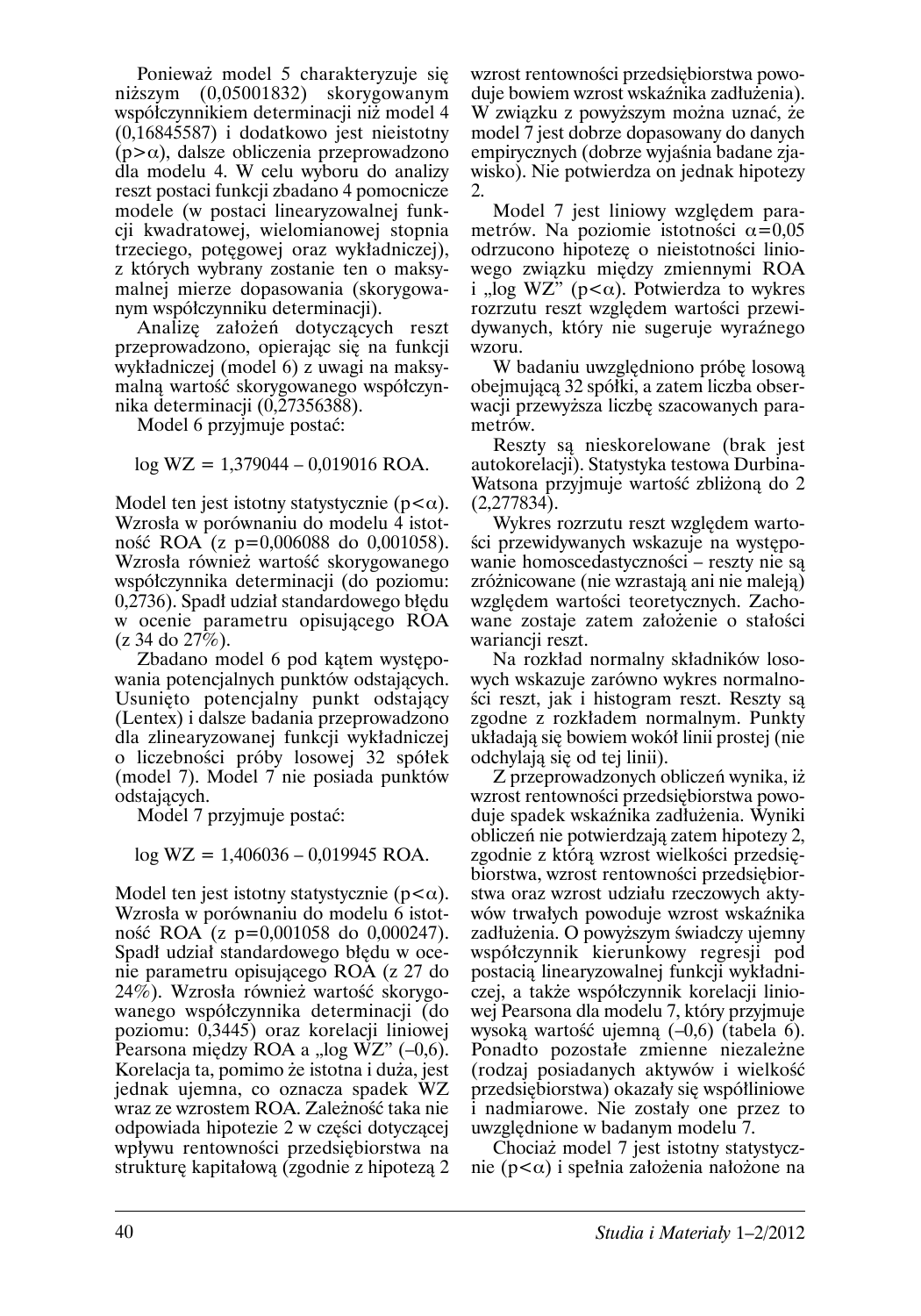Tabela 6. Podsumowanie wyników w ramach hipotezy 2

| Wyszczególnienie                                               | Wartość    | p        |
|----------------------------------------------------------------|------------|----------|
| Model regresji (skory-<br>gowany współczynnik<br>determinacji) | 0,34451    | 0,000247 |
| ROA (współczynnik kie-<br>runkowy)                             | $-0.01995$ | 0,000247 |
| Współczynnik korelacji<br>liniowej Pearsona                    | -0,60469   | 0,000247 |

Źródło: opracowanie własne.

reszty modelu, nie potwierdza on jednak hipotezy 2 w ramach teorii uwzględniającej koszty bankructwa. Dlatego też odrzucono hipotezę 2, ponieważ nie została ona potwierdzona empirycznie.

Wstępne badania w ramach hipotezy 3 przeprowadzono dla próby losowej 39 spółek (model 1), przy wykorzystaniu analizy kanonicznej. W tym celu zweryfikowano założenie o rozkładzie normalnym zmiennej niezależnej (średni koszt kapitału) i zmiennych zależnych (odsetkowej tarczy podatkowej, rynkowego kursu akcji i wskaźnika zadłużenia) przez sporządzenie wykresów ich normalności oraz zastosowanie testu Shapiro-Wilka. Wykresy normalności badanych zmiennych pozwoliły na identyfikację potencjalnych punktów odstających. Zbadano również założenie o braku współliniowości przez sporządzenie macierzy korelacji liniowej Pearsona między poszczególnymi zmiennymi wewnątrz każdego zbioru danych.

Zmienne WACC, OTP i RKA nie mają rozkładu normalnego. Potwierdzają to wykresy ich normalności, w przypadku których punkty odchylają się od linii prostej, oraz test statystyczny, gdzie  $p < \alpha$ .

Z kolei zmienna WZ posiada rozkład normalny. Potwierdza to wykres normalności, w przypadku którego punkty układają się wzdłuż linii prostej oraz test na rozkład normalny Shapiro-Wilka dla którego  $p > \alpha$ . Nie zostało zatem spełnione dla modelu 1 założenie dotyczące rozkładu normalnego badanych zmiennych. Przyczyną braku rozkładu normalnego zmiennych moga być potencjalne punkty odstające utworzone przez następujące spółki: Boryszew, Echo, Kable, Mieszko, Mostostal-Zabrze, Prokom, Relpol, TP, Agora, Apator, Budimex, Debica, Elzab, KGHM, Kogeneracja, Lentex, Mostostal-Warszawa, PKN Orlen, PPWK, Talex, TP, Vistula, Comarch, Kęty, Ponar, Prokom, Stalprodukt. Usunięto więc z modelu 1 dwadzieścia pięć spółek: Agora, Apator, Boryszew, Budimex, Comarch, Dębica, Echo, Elzab, Kable, Kęty, KGHM, Kogeneracja, Lentex, Mieszko, Mostostal-Warszawa, Mostostal-Zabrze, PKN Orlen, Ponar, PPWK, Prokom, Relpol, Stalprodukt, Talex, TP, Vistula (model 2). Dla modelu 2 składającego się z 14 spółek zbadano rozkład normalny zmiennych poprzez sporządzenie wykresów ich normalności oraz zastosowanie testu Shapiro-Wilka.

Po usunięciu punktów odstających wszystkie zmienne poddane badaniu mają rozkład normalny. Potwierdzają to wykresy normalności, w przypadku których punkty układają się wzdłuż linii prostej, oraz test na rozkład normalny Shapiro-Wilka, gdzie dla wszystkich zmiennych  $p > \alpha$ .

W ramach drugiego zbioru współczynnik korelacji Pearsona między zmiennymi zależnymi: RKA i WZ oraz OTP i WZ są nieistotne statystycznie z  $p > \alpha$ . Nie było zatem podstaw do ich interpretacji. Niemożliwa okazała się tym samym weryfikacja założenia o braku współliniowości między zmiennymi zależnymi w ramach drugiego

| Wyszczególnienie                                     | Pierwsza zmienna kanoniczna |
|------------------------------------------------------|-----------------------------|
| Korelacja kanoniczna                                 | 0.34344                     |
| Wartość p dla zmiennej kanonicznej                   | 0,50144                     |
| Kanoniczny ładunek czynnikowy dla OTP                | 0,71179                     |
| Kanoniczny ładunek czynnikowy dla RKA                | 0,68086                     |
| Redundancja cząstkowa dla zbioru zmiennych zależnych | 0,05722                     |
| Redundancja całkowita dla zbioru zmiennych zależnych | 0,05722                     |

Tabela 7. Podsumowanie wyników w ramach hipotezy 3

Źródło: opracowanie własne.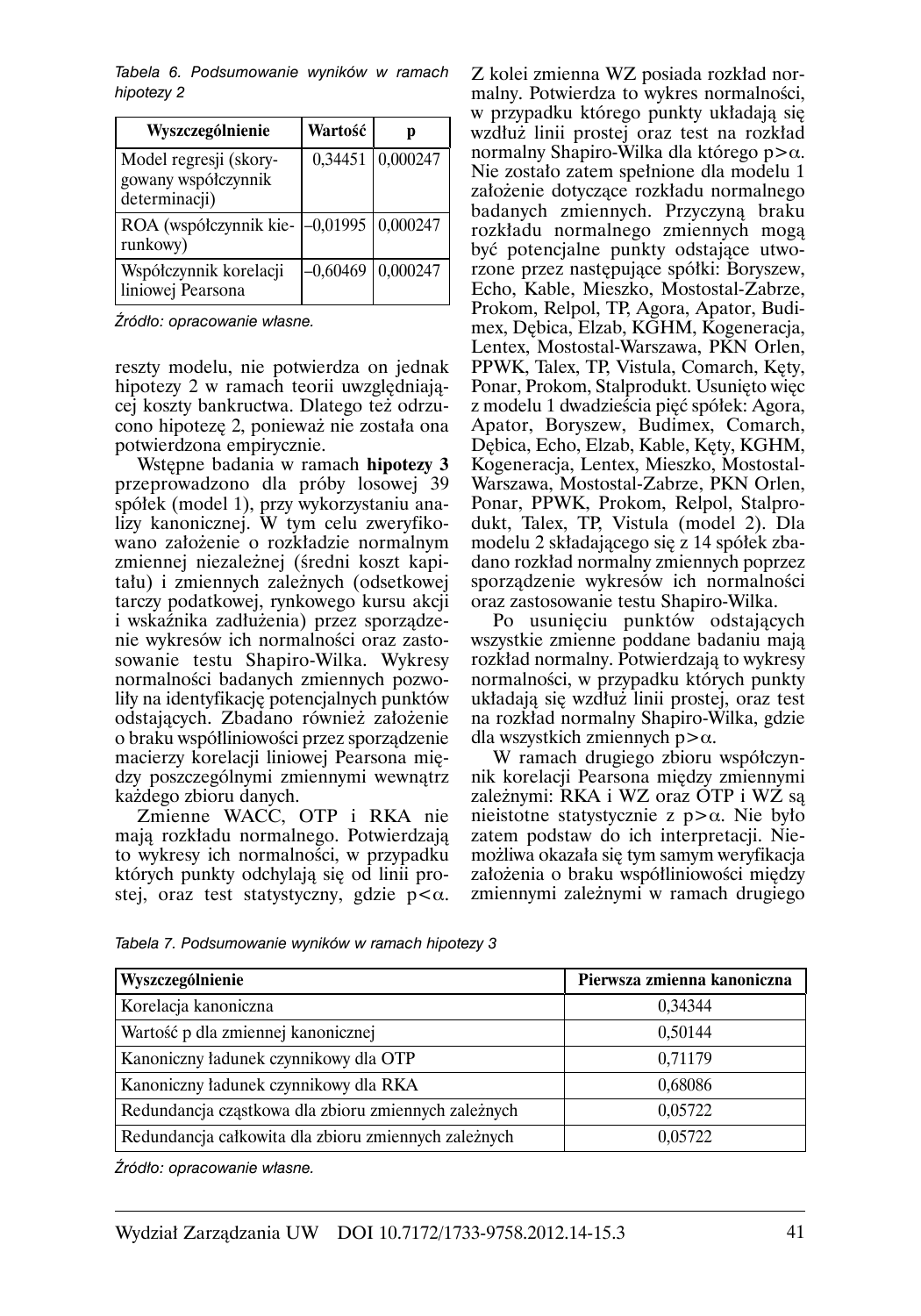zbioru. Obliczono dla modelu 2 zmienna i korelacje kanoniczna oraz ich istotność. Korelacja kanoniczna w przypadku pierwszej (i jedynej) zmiennej kanonicznej nie jest istotna statystycznie z  $p > \alpha$ . Nieistotność korelacji i zmiennej kanonicznej może być wynikiem występowania współliniowości w zbiorze zmiennych zależnych.

W celu eliminacji ewentualnej współliniowości w drugim zbiorze usunięto z modelu 2 poszczególne zmienne zależne: RKA (model 3),  $\overline{OTP}$  (model 4), WZ (model 5) i sprawdzono nowo utworzone modele pod katem istotności korelacji i zmiennej kanonicznej. Wybrano model charakteryzujący sie najwyższa istotnościa tych mierników. Najwyższą istotność (najniższą nieistotność) korelacji i zmiennej kanonicznej zaobserwowano dla modelu 5 z jedna zmienna niezależną WACC i zbiorem zmiennych zależnych  $(OTP, RKA).$ 

W celu zbadania, które zmienne (niezależne i zależne) wnoszą największy wkład do zmiennej kanonicznej obliczono dla modelu 5 wagi kanoniczne dla lewego i prawego zbioru. Do pierwszej zmiennej kanonicznej największy wkład wnoszą zmienne WACC  $(-1,00)$  oraz OTP  $(0,73)$ . Na podstawie uzyskánych wyników otrzymano jedną parę zmiennych kanonicznych, które reprezentuja w ramach modelu 5 zależność zmiennej niezależnej ze zbiorem zmiennych zależnych:

#### $U_1 = -1,00 NTP$  $V_1 = 0.732734$  OTP + 0.702699 RKA

Podsumowanie wyników analizy kanonicznej w ramach hipotezy 3 przedstawia tabela 7. Wyniki badań nie potwierdzają hipotezy 3, zgodnie z którą wzrost średniego kosztu kapitału powoduje spadek odsetkowej tarczy podatkowej, spadek rynkowego kursu akcji oraz spadek wskaźnika zadłużenia. Zmienna i korelacja kanoniczna okazały się bowiem nieistotne statystycznie, nie było zatem podstaw do ich interpretacji. Ponadto zmienna zależna WZ okazała się nadmiarowa (nie uwzględniono jej zatem w badanym modelu 5).

#### Teoria uwzględniającej koszty agencji

W ramach teorii uwzględniającej koszty agencji, do badań przyjęto hipotezę 4:

4. Wzrost wskaźnika stopy wypłat dywidendy, wzrost kosztów bankructwa, wzrost kosztów agencji, wzrost ryzyka

#### działalności przedsiębiorstwa oraz wzrost unikalności produkcji powoduje spadek wskaźnika zadłużenia.

Do analizy hipotezy 4 wykorzystano wskaźniki opisujące zmienne niezależne w formie stopy wypłat dywidendy zdefiniowanej wzorem (3), kosztów agencji zapisanych wzorem (6), kosztów bankructwa opisanych wzorem (5), ryzyka działalności przedsiębiorstwa określonego wzorem (7), unikalności produkcji opisanej formułą (12) oraz zmienną niezależną w postaci struktury kapitałowej (wskaźnika zadłużenia), opisanego wzorem (1).

Hipoteze 4 zweryfikowano za pomocą regresji wielokrotnej i korelacji wielokrotnej (metoda właściwa dla modelu z jedną zmienna zależna i wieloma zmiennymi niezależnymi). Założono ponadto, że w przypadku, gdy spółka wygenerowała za rok obrotowy 2006 strate netto, wskaźnik stopy wypłat dywidendy wynosi zero. Również w przypadku, gdy wskaźnik opisujący koszty agencii przyjmuje wartość ujemna, koszty agencji są zerowe. W przeciwnym razie przyjmują wyliczoną wartość dodatnią.

Wstepne badania w ramach hipotezy 4 przeprowadzono dla próby losowej 39 spółek. Sporządzono wielokrotną regresję liniowa (model 1). Model regresii liniowej przybiera postać:

 $WZ = 2,7908$  Ryzyko + 0,0602 KB - $-0,1134$  KA $-0,1353$  SWD $-0,2350$  UP  $-12,8143$ .

Otrzymany model regresji wyjaśnia jedynie 14,44% zmienności WZ (skorygowany współczynnik determinacji). Wartość współczynnika determinacji na poziomie 0,2569 oznacza, że 20,69% ogólnej zmienności WZ zostało wyjaśnione przez model. W modelu występuje jedynie jedna istotna statystycznie zmienna niezależna SWD ( $p=0.032667$ ). Wzrost stopy wypłat dywidendy o 1% powoduje spadek wskaźnika zadłużenia średnio o 0,1353%, przy pozostałych zmiennych niezależnych pozostaiacych na stałym poziomie. Na przedstawioną prawidłowość wskazuje również współczynnik korelacji cząstkowej Kendalla  $(-0,361880)$ . Ukazuje on wkład SWD do modelu 1 z wyłączeniem oddziaływania na ten związek ryzyka działalności przedsiębiorstwa, kosztów bankructwa, kosztów agencji i unikalności produkcji. Związek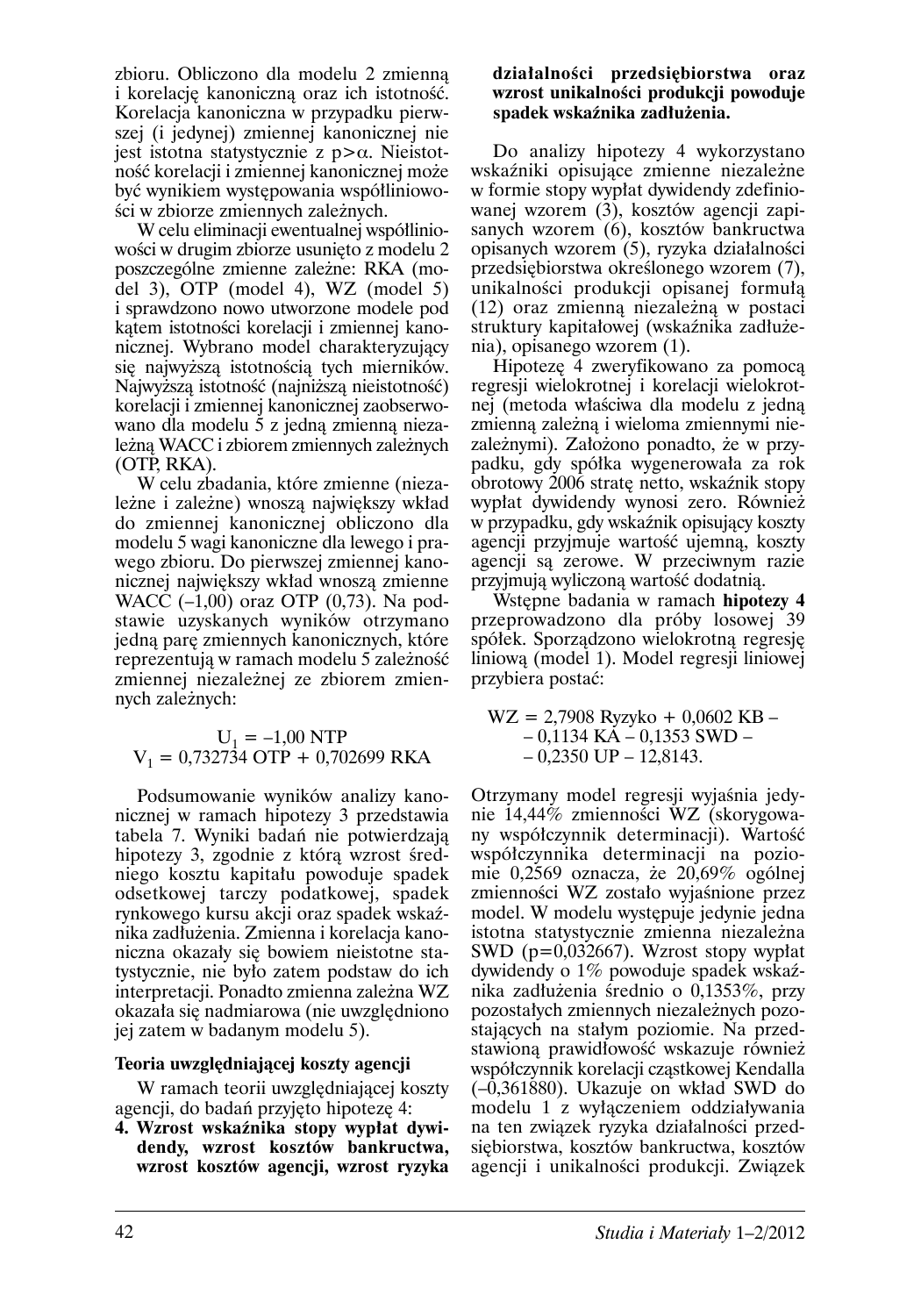miedzy SWD a WZ jest umiarkowany i ujemny. Oznacza on spadek zadłużenia wraz ze wzrostem SWD. Pozostałe zmienne niezależne (ryzyko, KB, KA, UP) okazały się nieistotne statystycznie. Nie było zatem podstaw do ich interpretacji. Nieistotne okazały się również współczynniki korelacji cząstkowej dla tych zmiennych. Zatem również one nie mogły być interpretowane. Podobnie nieistotny statystycznie z p $>\alpha$ był współczynnik korelacji wielokrotnej. Powyższe wskazuje, że model 1 może zawierać punkty odstające oraz nadmiarowe zmienne niezależne.

Model 1 zbadano pod katem wystepowania potencjalnych punktów odstających. W tym celu sporządzono tabelę punktów odstających według przypadków oraz wykresy rozrzutu zmiennych niezależnych względem WZ. Usunięto z modelu 1 potencialne punkty odstające:

- jedną spółkę (Mieszko) do badania przyjęto 38 spółek (model 2),
- piętnaście spółek (Ampli, Apator, Groclin, Jutrzenka, KGHM, Lentex, Mieszko, Mostostal-Warszawa, Mostostal-Zabrze, Orbis, PKN Orlen, PPWK, Stalprodukt, TP, Vistula) – do badania przyjęto 24 spółki (model 3).

W badaniu pozostawiono model 1 z uwagi na jego najwyższy skorygowany współczynnik determinacji (0,14437662) w porównaniu z modelem 2 (0,13036006) i modelem  $3$  (-0,12996845). Tym samym uznano, że w modelu 1 nie występują punkty odstające.

W celu stwierdzenia ewentualnej współliniowości zmiennych niezależnych zbadano korelację liniową Pearsona między zmiennymi w modelu 1. Podwyższoną, istotną z  $p < \alpha$  korelację zaobserwowano między następującymi parami zmiennych niezależnych: ryzyko i KB (0,326), ryzyko i SWD  $(0,383)$ , KB i SWD  $(0,321)$ . Zmienne te mogą być zatem współliniowe i nadmiarowe. Potwierdzają to wartości współczynnika determinacji między tymi zmiennymi niezależnymi a wszystkimi pozostałymi zmiennymi niezależnymi (kształtujące się na poziomie wyższym niż w przypadku UP i KA) oraz tolerancji dla tych zmiennych (kształtujące się na poziomie niższym niż wartość tego miernika dla UP i KA).

Potwierdzenie wyników w zakresie współliniowości zmiennych niezależnych stanowi podsumowanie regresji krokowej postępującej. Uzyskane wyniki wskazują, że żadna ze zmiennych niezależnych nie spełniła warunku o poziomie istotności  $\alpha$ =0.05. Zostały one wszystkie wyeliminowane z modelu regresji. Uwzględniając zatem mierniki nadmiarowości, pozostawiono w modelu jedynie zmienną niezależną UP charakteryzującą się najniższym poziomem nadmiarowości i dla tak utworzonego modelu (model 4) przeprowadzono dalsza analize.

Model 4 jest nieistotny statystycznie  $(p>\alpha)$ . Również zmienna UP jest nieistotna ( $p > \alpha$ ), a sam model wyjaśnia zaledwie 3,75% ogólnej zmienności zmiennej zależnej WZ (skorygowany współczynnik determinacii). Zbadano zatem istnienie w modelu 4 potencjalnych punktów odstających. Usunięto potencjalny punkt odstający (Mieszko) i sprawdzono istotność nowo utworzonego modelu 5.

Model 5 jest bardziej niejstotny w porównaniu z modelem 4. Ponadto pomimo że nieznacznie wzrósł skorygowany współczynnik determinacji, wzrosła również nieistotność zmiennej UP. Powrócono zatem do modelu 4. Na jego podstawie zbudowano 4 pomocnicze modele (w postaci linearyzowalnej funkcji kwadratowej, wielomianowej stopnia trzeciego, potęgowej oraz wykładniczej), z których wybrany zostanie ten o maksymalnej mierze dopasowania (skorygowanym współczynniku determinacji). Diagram korelacyjny nie podpowiada bowiem jednoznacznie postaci krzywej.

Z uwagi na najwyższą wartość skorygowanego współczynnika determinacji (0,073) do dalszych obliczeń wybrano linearyzowalną funkcję wykładniczą (model 6).

Model 6 pozostaje nadal nieistotny statystycznie, ale nieistotność ta kształtuje się na stosunkowo niskim poziomie ( $p=0.053$ ). Zmalała również nieistotność zmiennej UP  $(z p=0,123866$  do poziomu 0,053045) oraz wzrosła wartość skorygowanego współczynnika determinacji. W celu wykrycia w modelu 6 ewentualnych punktów odstających dokonano analizy przypadków pod postacią standaryzowanych reszt. Usunięto potencialne punkty odstające (Apator, Lentex) i sprawdzono istotność nowo utworzonego modelu 7.

Zbadano model 7 pod katem potencjalnych punktów odstających. Usunięto potencjalny punkt odstający (Stalprodukt) i sprawdzono istotność nowo utworzonego modelu 8. Model 8 nie posiada punktów odstających. Jest on istotny statystycznie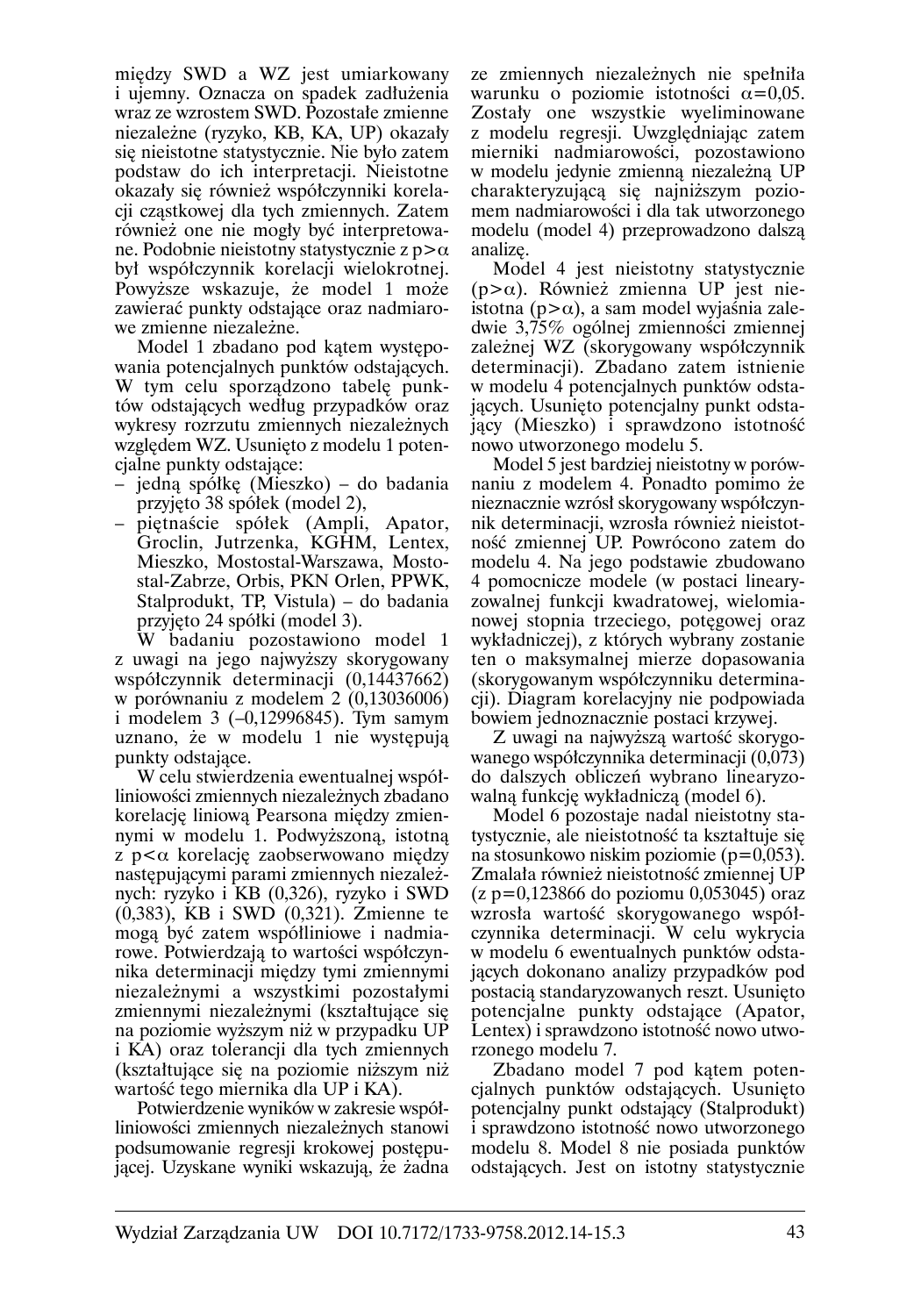$(p<\alpha)$ . Również zmienna UP jest istotna  $(p<\alpha)$ , zaś udział błedu w ocenie parametru opisującego UP wynosi 30,5% (co mieści się w akceptowalnym limicie 50%). Model 8 wyjaśnia 21,77% ogólnej zmienności zmiennej zależnej WZ (skorygowany współczynnik determinacji). Ponieważ współczynnik kierunkowy zmiennej niezależnej UP jest ujemny  $(-0.007868)$ , oznacza to spadek zadłużenia wraz ze wzrostem unikalności produkcji. Prawidłowość taką potwierdza istotny, wysoki, ujemny współczynnik korelacji liniowej Pearsona między zmienną niezależna UP i zlogarytmowana zmienna zależna  $\dot{W}Z$  (-0,489978). Współczynnik korelacji rang Spearmana miedzy tymi zmiennymi okazał się jednak nieistotny  $z$  p  $>\alpha$ . Nie było zatem podstaw do jego interpretacji. Istotne, ujemne współczynniki regresji i korelacji liniowej Pearsona dla modelu 8 potwierdzają hipotezę 4 w części dotyczącej wpływu UP na WZ.

Model 8 jest liniowy względem parametrów. Na poziomie istotności  $\alpha$ =0.05 odrzucono hipotezę o nieistotności liniowego związku między zmiennymi UP i "log  $WZ''(p<\alpha)$ . Potwierdza to wykres rozrzutu reszt względem wartości przewidywanych, który nie sugeruje wyraźnego wzoru.

W badaniu uwzględniono próbę losową obejmującą 36 spółek, a zatem liczba obserwacji przewyższa liczbę szacowanych parametrów.

Reszty są nieskorelowane (brak jest autokorelacji). Statystyka testowa Durbina-Watsona przyjmuje wartość zbliżoną do 2  $(1,966746).$ 

Wykres rozrzutu reszt względem wartości przewidywanych wskazuje na występowanie heteroscedastyczności – reszty wzrastają bowiem względem wartości teoretycznych. Nie zachowano zatem założenia o stałości wariancji reszt, pomimo że zmienna zależna WZ poddana została transformacji logarytmicznej (rozpatrywany model 8 ma postać linearyzowalnej funkcji

wykładniczej). W celu likwidacji heteroscedastyczności złogarytmowano w modelu 8 również zmienna niezależna UP. Zlikwidowano tendencję wzrostową reszt, jednak kosztem istotności całego modelu regresji oraz zmiennej niezależnej "log UP". Pozostawiono zatem model 8, z tym jednak zastrzeżeniem, że nie spełnia on założenia o stałości wariancji reszt dla wszystkich obserwacji.

Na rozkład normalny składników losowych wskazuje wykres normalności reszt. Reszty sa zgodne z rozkładem normalnym. Punkty układają się bowiem wokół linii prostej (nie odchylają się od tej linii).

Przeprowadzone obliczenia wskazuja, że wzrost unikalności produkcji powoduje spadek wskaźnika zadłużenia. Wyniki obliczeń potwierdzają więc (pomimo niezachowania przez rozpatrywany model 8 założenia o homoscedastyczności reszt) hipoteze 4 w części dotyczącej wpływu UP na WZ. O powyższym świadczy ujemny współczynnik kierunkowy regresji pod postacią linearyzowalnej funkcji wykładniczej, a także współczynnik korelacji liniowej Pearsona dla modelu 8, który przyjmuje wartość ujemną  $(-0,49)$  (tabela 8). Pozostałe zmienne niezależne (wskaźnik stopy wypłat dywidendy, koszty bankructwa, koszty agencji, ryzyko działalności przedsiębiorstwa) okazały się współliniowe i nadmiarowe. Nie zostały one przez to uwzględnione w badanym modelu 8.

W związku z powyższym, pomimo że wyniki badania nie potwierdziły całej hipotezy 4, zgodnie z którą wzrost wskaźnika stopy wypłat dywidendy, wzrost kosztów bankructwa, wzrost kosztów agencji, wzrost ryzyka działalności przedsiębiorstwa oraz wzrost unikalności produkcji powoduje spadek wskaźnika zadłużenia, a sam model 8 nie spełnia jednego z założeń dotyczących analizy reszt, przyjęto jednak hipotezę 4 w ramach teorii uwzględniającej koszty agencji w części dotyczącej wpływu unikal-

Tabela 8. Podsumowanie wyników w ramach hipotezy 4

| Wyszczególnienie                                       | Wartość    |         |
|--------------------------------------------------------|------------|---------|
| Model regresji (skorygowany współczynnik determinacji) | $-0,21773$ | 0,00242 |
| UP (współczynnik kierunkowy)                           | $-0.00787$ | 0,00242 |
| Współczynik korelacji liniowej Pearsona                | $-0,48998$ | 0,00242 |
| Współczynik korelacji rang Spearmana                   | $-0.13411$ | 0,43553 |

Źródło: opracowanie własne.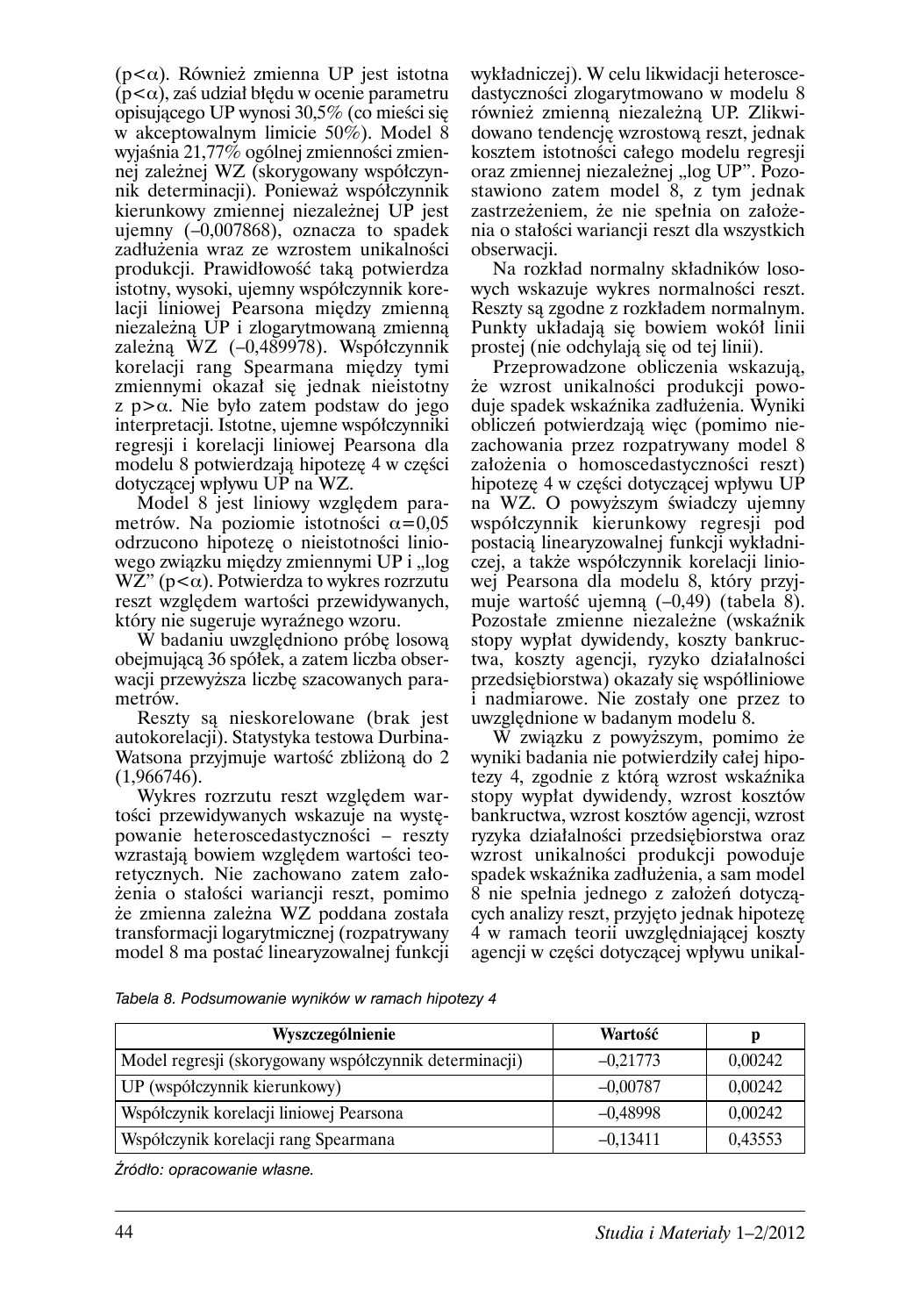ności produkcji na strukture kapitałowa. W tej części hipoteza 4 (z zastrzeżeniem dotyczącym modelu 8) została bowiem potwierdzona empirycznie.

## Wnioski

Badania nie potwierdziły hipotezy 1 w ramach teorii uwzględniającej koszty bankructwa. Wykorzystany przy testowaniu hipotezy 1 model regresii wielokrotnej z trzema zmiennymi niezależnymi: "koszty bankructwa", "ryzyko działalności przedsiębiorstwa", "unikalność produkcji" był nieistotny statystycznie. Ponieważ zmienne "ryzyko działalności przedsiębiorstwa" i "unikalność produkcji" okazały się współliniowe i nadmiarowe, dalsze badania przeprowadzono dla modelu prostej regresii liniowej z jedną zmienną niezależną "koszty bankructwa". Otrzymane wyniki (dodatni współczynnik kierunkowy prostej regresji liniowej; wysoki, dodatni współczynnik korelacji liniowej Pearsona) wskazuja, że wraz ze wzrostem kosztów bankructwa wzrasta wskaźnik zadłużenia. Spółki giełdowe, zaciągając kapitał obcy, nie kierują się wiec kosztami bankructwa.

Hipoteza 2 w ramach teorii uwzględniającej koszty bankructwa nie została

potwierdzona empirycznie. W uwzglednionym przy testowaniu hipotezy 2 modelu regresii wielokrotnej z trzema zmiennymi niezależnymi: "wielkość przedsiębiorstwa", "rentowność ROA", "rodzaj posiadanych áktywów", zmienne: "wielkość przedsię-<br>biorstwa" i "rodzaj posiadanych aktywów" okazały się nieistotne statystycznie, współliniowe i nadmiarowe. Dalsze badania przeprowadzono zatem dla modelu prostej regresii liniowej z jedną zmienną niezależną "ROA". Otrzymane wyniki (ujemny współczynnik kierunkowy prostej regresii liniowei: wysoki, ujemny współczynnik korelacii liniowej Pearsona oraz korelacji rang Spearmana) wskazują, że wraz ze wzrostem rentowności przedsiębiorstwa spada wskaźnik zadłużenia. Pomimo wzrostu zdolności kredytowej wskutek wzrostu rentowności, przedsiębiorstwa nie zaciągają długu. Nie wykorzystują w sposób optymalny pozytywnego efektu dźwigni finansowej.

Otrzymane wyniki nie potwierdziły hipotezy 3 w ramach teorii uwzględniającej koszty bankructwa. Zmienna i korelacja kanoniczna okazały się nieistotne statystycznie. Nie było zatem podstaw do ich interpretacji. Ponadto zmienna zależna WZ była nadmiarowa. Tym samym niemożliwa stała się empiryczna weryfikacja

Tabela 9. Zgodność wyników testów z hipotezami

| Nr<br>hipo-<br>tezy | <b>Teoria</b><br>struktury<br>kapitałowej | Treść hipotezy                                                                                                                                                                                                                 | Wyniki<br>testów<br>zgodne<br>z hipoteza | Wyniki<br>testów<br>sprzeczne<br>z hipoteza |
|---------------------|-------------------------------------------|--------------------------------------------------------------------------------------------------------------------------------------------------------------------------------------------------------------------------------|------------------------------------------|---------------------------------------------|
| 1                   |                                           | Wzrost kosztów bankructwa, wzrost ryzyka<br>działalności przedsiębiorstwa oraz wzrost uni-<br>kalności produkcji wywołuje spadek wskaźnika<br>zadłużenia                                                                       |                                          | X                                           |
| $\overline{c}$      | Uwzględniająca<br>koszty ban-<br>kructwa  | Wzrost wielkości przedsiębiorstwa, wzrost ren-<br>towności przedsiębiorstwa oraz wzrost udziału<br>rzeczowych aktywów trwałych wpływa na wzrost<br>wskaźnika zadłużenia                                                        |                                          | X                                           |
| 3                   |                                           | Wzrost średniego kosztu kapitału powoduje<br>spadek odsetkowej tarczy podatkowej, spadek<br>rynkowego kursu akcji oraz spadek wskaźnika<br>zadłużenia                                                                          |                                          | X                                           |
| $\overline{4}$      | Uwzględniająca<br>koszty agencji          | Wzrost wskaźnika stopy wypłat dywidendy,<br>wzrost kosztów bankructwa, wzrost kosztów<br>agencji, wzrost ryzyka działalności przedsiębior-<br>stwa oraz wzrost unikalności produkcji skutkuje<br>spadkiem wskaźnika zadłużenia | X<br>(częściowo)                         |                                             |

Źródło: opracowanie własne.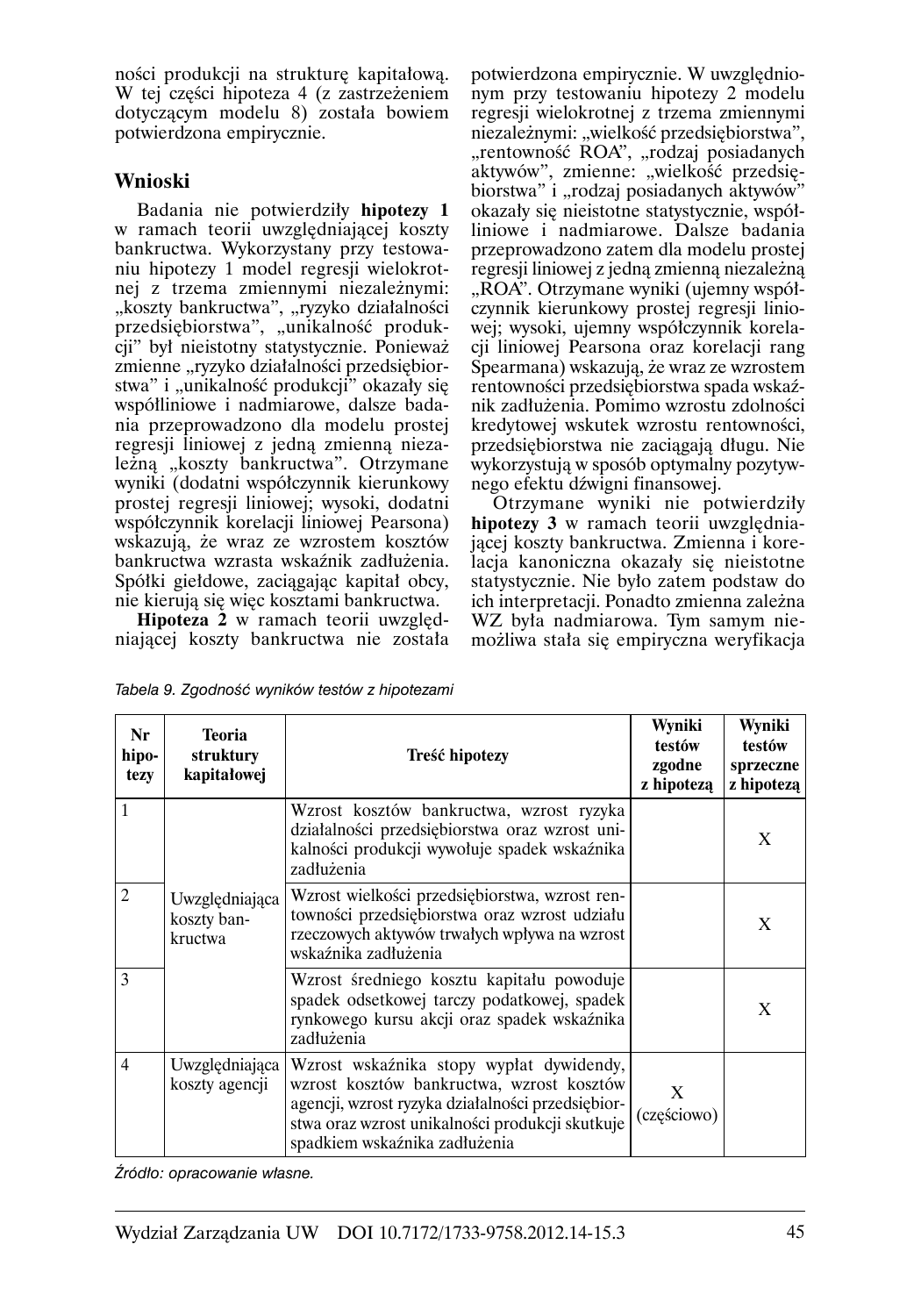zależności miedzy WACC, a OTP, RKA i WZ.

Przeprowadzona analiza potwierdziła częściowo hipotezę 4 w ramach teorii uwzględniającej koszty agencji. W wykorzystanym przy testowaniu hipotezy 4 modelu regresii wielokrotnej z piecioma zmiennymi niezależnymi: "stopa wypłaty dywidendy", "koszty bankructwa", "koszty agencii", "ryzyko działalności przedsiębiorstwa", "unikalność produkcji", zmienne: "stopa wypłaty dywidendy", "koszty bankructwa", "koszty agencji", "ryzyko działalności przedsiebiorstwa" okazały się współliniowe i nadmiarowe. Dalsze badania przeprowadzono zatem dla modelu prostej regresji liniowej z jedną zmienną niezależną "unikalność produkcji". Chociaż model ten nie spełnia założenia o homoscedastyczności reszt, jest on istotny statystycznie. Istotna jest również zmienna "unikalność produkcji". Otrzymane wyniki (ujemny współczynnik kierunkowy prostej regresji liniowej; wysoki, ujemny współczynnik korelacji liniowej Pearsona) wskazuja, że wraz ze wzrostem unikalności produkcji spada wskaźnik zadłużenia. Wskazuje to, że im bardziej unikalny jest wyrób, tym zadłużenie przedsiębiorstw produkujących takie wyroby spada.

W tabeli 9 porównano wyniki przeprowadzonych testów z hipotezami.

#### **Bibliografia**

Aczel, A.D. (2005). Statystyka w zarządzaniu. Warszawa: Wydawnictwo Naukowe PWN.

Agrawal, A. i Knoeber, Ch.R. (1996). Firm Performance and Mechanisms to Control Agency Problems Between Managers and Shareholders. Journal of Financial and Quantitative Analysis, 31(3).

Agrawal, A. i Nagarajan, N.J. (1990). Corporate Capital Structure, Agency Costs, and Ownership Control: The Case of All-Equity Firms. Journal of Finance, 45(4).

Akhtar, S. (2005). The Determinants of Capital Structure for Australian Multinational and Domestic Corporations. Australian Journal of Management,  $30(2)$ .

Allen, D.E., Mizuno, H. (1989). The Determinants of Corporate Capital Structures: Japanese Evidence. Applied Economics, 21(5).

Ang, J.S., Cole, R.A. i Lin, J.W. (2000). Agency Costs and Ownership Structure. Journal of Finance,  $55(1)$ .

Bancel, F. i Mittoo, U.R. (2004). Cross-Country Determinants of Capital Structure Choice: A Survey of European Firms. Financial Management,  $33(4)$ .

Baxter, N.D. (1967). Leverage, Risk of Ruin and the Cost of Capital. Journal of Finance, 22(3).

Berger, P.G., Ofek, E. i Yermack, D.L. (1997). Managerial Entrenchment and Capital Structure Decisions. Journal of Finance, 52(4).

Bhaduri, S.N. (2002). Determinants of capital structure choice: a study of the Indian corporate sector. Applied Financial Economics, 12(9).

Booth, L., Aivazian, V., Demirguc-Kunt, A. i Maksimovic, V. (2001). Capital Structures in Developing Countries. Journal of Finance, 56(1).

Cassar, G. i Holmes, S. (2003). Capital Structure and Financing of SMEs: Australian Evidence. Accounting and Finance, 43(2).

Chang, Ch. (1992). Capital Structure as an Optimal Contract Between Employees and Investors. Journal of Finance, 47(3).

Colombo, E. (2001). Determinants of corporate capital structure: evidence from Hungarian firms. Applied Economics, 33(13).

Datta, S., Iskander-Datta, M. i Raman K. (2005). Managerial Stock Ownership and the Maturity Structure of Corporate Debt. Journal of Finance,  $60(5)$ .

Dittmar, A. i Thakor, A. (2007). Why Do Firms Issue Equity. Journal of Finance, 62(1).

Fosberg, R.H. (2004). Agency Problems and Debt Financing: Leadership Structure Effects. Corporate Governance, 4(1).

Frielinghaus, A., Mostert, B. i Firer, C. (2005). Capital structure and the firm's life stage. South African Journal of Business Management, 36(4).

Friend, I. i Lang, L.H. (1988). An Empirical Test of The Impact of Managerial Self-Interest, Journal of Finance, 43(2).

Gajdka, J. (2002). Teorie struktury kapitału i ich aplikacja w warunkach polskich. Łódź: Wydawnictwo Uniwersytetu Łódzkiego.

Harris, M. i Raviv, A. (1990). Capital Structure and the Informational Role of Debt. Journal of Finance, 45(2).

Harris, M. i Raviv, A. (1991). The Theory of Capital Structure. Journal of Finance, 46(1).

Harvey, C.R. Lins, K.V. i Roper, A.H. (2004). The effect of capital structure when expected agency costs are extreme. Journal of Financial Economics,  $74(1)$ .

Haugen, R.A. i Senbet L.W. (1978). The insignificance of bankruptcy costs to the theory of optimal capital structure. Journal of Finance, 33(2).

Heinkel, R. (1982). A Theory of Capital Structure Relevance under Imperfect Information Journal of Finance, 37(5).